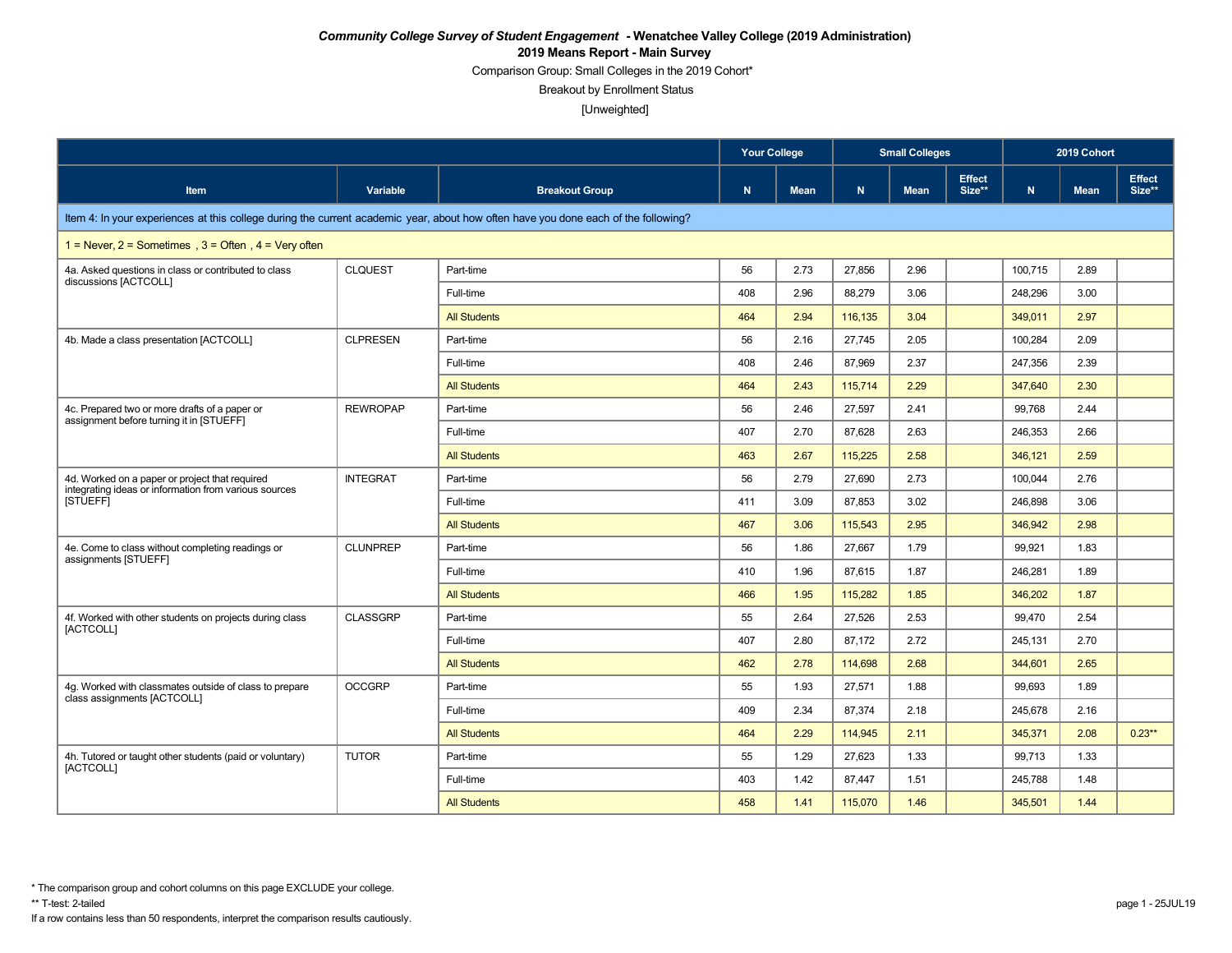Comparison Group: Small Colleges in the 2019 Cohort\*

Breakout by Enrollment Status

|                                                                                                                                    |                  |                       | <b>Your College</b><br><b>Small Colleges</b><br><b>Effect</b> |             |         |             | 2019 Cohort |         |             |                         |
|------------------------------------------------------------------------------------------------------------------------------------|------------------|-----------------------|---------------------------------------------------------------|-------------|---------|-------------|-------------|---------|-------------|-------------------------|
| <b>Item</b>                                                                                                                        | Variable         | <b>Breakout Group</b> | N                                                             | <b>Mean</b> | N.      | <b>Mean</b> | Size**      | N       | <b>Mean</b> | <b>Effect</b><br>Size** |
| Item 4: In your experiences at this college during the current academic year, about how often have you done each of the following? |                  |                       |                                                               |             |         |             |             |         |             |                         |
| 1 = Never, $2$ = Sometimes, $3$ = Often, $4$ = Very often                                                                          |                  |                       |                                                               |             |         |             |             |         |             |                         |
| 4i. Participated in a community-based project<br>(service-learning activity) as part of a regular course                           | <b>PARTICCBP</b> | Part-time             | 54                                                            | 1.30        | 27,654  | 1.33        |             | 99,879  | 1.32        |                         |
| [ACTCOLL]                                                                                                                          |                  | Full-time             | 410                                                           | 1.56        | 87.787  | 1.51        |             | 246,673 | 1.48        |                         |
|                                                                                                                                    |                  | <b>All Students</b>   | 464                                                           | 1.53        | 115,441 | 1.47        |             | 346,552 | 1.43        |                         |
| 4j. Used e-mail to communicate with an instructor<br>[STUFAC]                                                                      | <b>EMAIL</b>     | Part-time             | 55                                                            | 2.73        | 27.592  | 2.93        |             | 99,591  | 2.89        |                         |
|                                                                                                                                    |                  | Full-time             | 408                                                           | 3.06        | 87.412  | 3.16        |             | 245.891 | 3.13        |                         |
|                                                                                                                                    |                  | <b>All Students</b>   | 463                                                           | 3.02        | 115,004 | 3.10        |             | 345,482 | 3.06        |                         |
| 4k. Discussed grades or assignments with an instructor<br>[STUFAC]                                                                 | <b>FACGRADE</b>  | Part-time             | 56                                                            | 2.55        | 27.667  | 2.64        |             | 99,949  | 2.58        |                         |
|                                                                                                                                    |                  | Full-time             | 410                                                           | 2.69        | 87,793  | 2.82        |             | 246,682 | 2.76        |                         |
|                                                                                                                                    |                  | <b>All Students</b>   | 466                                                           | 2.67        | 115,460 | 2.78        |             | 346,631 | 2.71        |                         |
| 4. Talked about career plans with an instructor or<br>advisor [STUFAC]                                                             | <b>FACPLANS</b>  | Part-time             | 55                                                            | 2.13        | 27.552  | 2.22        |             | 99,569  | 2.13        |                         |
|                                                                                                                                    |                  | Full-time             | 403                                                           | 2.43        | 87,405  | 2.48        |             | 245,716 | 2.39        |                         |
|                                                                                                                                    |                  | <b>All Students</b>   | 458                                                           | 2.40        | 114.957 | 2.42        |             | 345,285 | 2.32        |                         |
| 4m. Discussed ideas from your readings or classes with<br>instructors outside of class [STUFAC]                                    | <b>FACIDEAS</b>  | Part-time             | 55                                                            | 1.69        | 27.471  | 1.81        |             | 99.227  | 1.75        |                         |
|                                                                                                                                    |                  | Full-time             | 408                                                           | 1.97        | 87,296  | 1.99        |             | 245,162 | 1.93        |                         |
|                                                                                                                                    |                  | <b>All Students</b>   | 463                                                           | 1.93        | 114.767 | 1.95        |             | 344,389 | 1.88        |                         |
| 4n. Received prompt feedback (written or oral) from<br>instructors on your performance [STUFAC]                                    | <b>FACFEED</b>   | Part-time             | 55                                                            | 2.58        | 27,580  | 2.79        |             | 99,548  | 2.75        |                         |
|                                                                                                                                    |                  | Full-time             | 407                                                           | 2.89        | 87.540  | 2.89        |             | 245,913 | 2.87        |                         |
|                                                                                                                                    |                  | <b>All Students</b>   | 462                                                           | 2.85        | 115.120 | 2.86        |             | 345.461 | 2.84        |                         |
| 4o. Worked harder than you thought you could to meet<br>an instructor's standards or expectations [ACCHALL]                        | <b>WORKHARD</b>  | Part-time             | 53                                                            | 2.81        | 27,626  | 2.60        |             | 99,763  | 2.57        |                         |
|                                                                                                                                    |                  | Full-time             | 411                                                           | 2.83        | 87.706  | 2.76        |             | 246,552 | 2.73        |                         |
|                                                                                                                                    |                  | <b>All Students</b>   | 464                                                           | 2.83        | 115,332 | 2.72        |             | 346,315 | 2.68        |                         |
| 4p. Worked with instructors on activities other than                                                                               | <b>FACOTH</b>    | Part-time             | 55                                                            | 1.47        | 27,368  | 1.49        |             | 98,687  | 1.44        |                         |
| coursework [STUFAC]                                                                                                                |                  | Full-time             | 408                                                           | 1.58        | 86.949  | 1.70        |             | 244.073 | 1.61        |                         |
|                                                                                                                                    |                  | <b>All Students</b>   | 463                                                           | 1.57        | 114,317 | 1.65        |             | 342,760 | 1.56        |                         |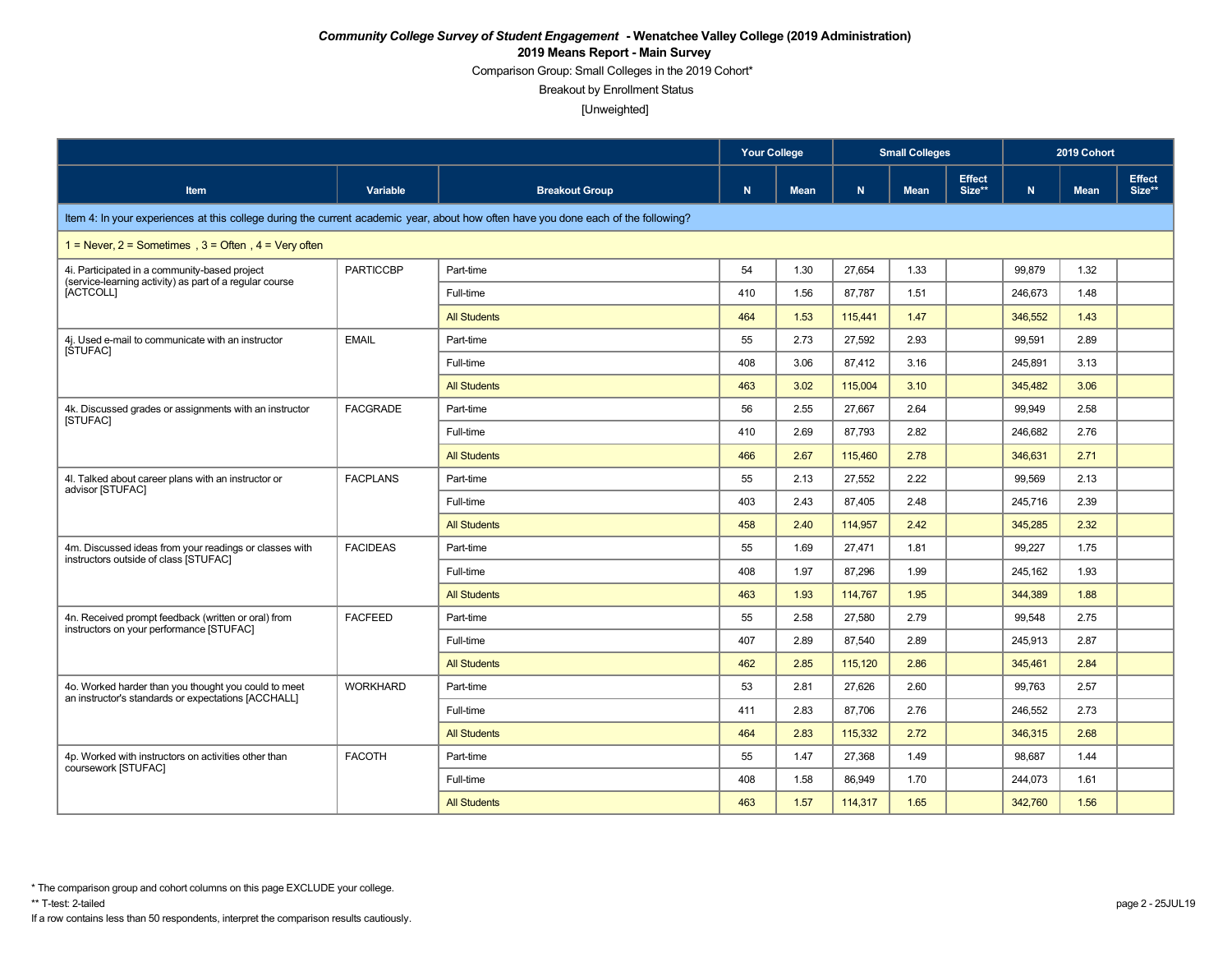Comparison Group: Small Colleges in the 2019 Cohort\*

Breakout by Enrollment Status

|                                                                                                                                    |                    |                                                                                                                                    | <b>Your College</b><br><b>Small Colleges</b> |             |         |             |                         | 2019 Cohort |             |                         |
|------------------------------------------------------------------------------------------------------------------------------------|--------------------|------------------------------------------------------------------------------------------------------------------------------------|----------------------------------------------|-------------|---------|-------------|-------------------------|-------------|-------------|-------------------------|
| Item                                                                                                                               | Variable           | <b>Breakout Group</b>                                                                                                              | N                                            | <b>Mean</b> | N       | <b>Mean</b> | <b>Effect</b><br>Size** | N           | <b>Mean</b> | <b>Effect</b><br>Size** |
| Item 4: In your experiences at this college during the current academic year, about how often have you done each of the following? |                    |                                                                                                                                    |                                              |             |         |             |                         |             |             |                         |
| $1 =$ Never, $2 =$ Sometimes, $3 =$ Often, $4 =$ Very often                                                                        |                    |                                                                                                                                    |                                              |             |         |             |                         |             |             |                         |
| 4q. Discussed ideas from your readings or classes with<br>others outside of class (students, family members,                       | <b>OOCIDEAS</b>    | Part-time                                                                                                                          | 55                                           | 2.38        | 27,617  | 2.51        |                         | 99,778      | 2.50        |                         |
| co-workers, etc.) [ACTCOLL]                                                                                                        |                    | Full-time                                                                                                                          | 409                                          | 2.73        | 87,712  | 2.63        |                         | 246,448     | 2.61        |                         |
|                                                                                                                                    |                    | <b>All Students</b>                                                                                                                | 464                                          | 2.69        | 115,329 | 2.60        |                         | 346,226     | 2.58        |                         |
| 4r. Had serious conversations with students who differ<br>from you                                                                 | <b>CONVSTUDIFF</b> | Part-time                                                                                                                          | 55                                           | 1.82        | 27,662  | 1.97        |                         | 99,834      | 1.95        |                         |
|                                                                                                                                    |                    | Full-time                                                                                                                          | 408                                          | 2.13        | 87.767  | 2.18        |                         | 246,605     | 2.15        |                         |
|                                                                                                                                    |                    | <b>All Students</b>                                                                                                                | 463                                          | 2.09        | 115,429 | 2.13        |                         | 346,439     | 2.09        |                         |
| 4s. Skipped class                                                                                                                  | <b>SKIPCLAS</b>    | Part-time                                                                                                                          | 55                                           | 1.69        | 27,708  | 1.47        |                         | 100,004     | 1.51        |                         |
|                                                                                                                                    |                    | Full-time                                                                                                                          | 412                                          | 1.60        | 87,947  | 1.57        |                         | 247,027     | 1.60        |                         |
|                                                                                                                                    |                    | <b>All Students</b>                                                                                                                | 467                                          | 1.61        | 115,655 | 1.54        |                         | 347,031     | 1.57        |                         |
|                                                                                                                                    |                    | Item 5: During the current academic year, how much has your coursework at this college emphasized the following mental activities? |                                              |             |         |             |                         |             |             |                         |
| 1 = Very little, $2 =$ Some, $3 =$ Quite a bit, $4 =$ Very much                                                                    |                    |                                                                                                                                    |                                              |             |         |             |                         |             |             |                         |
| 5a. Memorizing facts, ideas, or methods from your<br>courses and readings so you can repeat them in pretty                         | <b>MEMORIZE</b>    | Part-time                                                                                                                          | 56                                           | 2.91        | 27.766  | 2.79        |                         | 100,287     | 2.81        |                         |
| much the same form                                                                                                                 |                    | Full-time                                                                                                                          | 412                                          | 3.00        | 88.077  | 2.90        |                         | 247,558     | 2.92        |                         |
|                                                                                                                                    |                    | <b>All Students</b>                                                                                                                | 468                                          | 2.99        | 115.843 | 2.88        |                         | 347.845     | 2.89        |                         |
| 5b. Analyzing the basic elements of an idea, experience,<br>or theory [ACCHALL]                                                    | ANALYZE            | Part-time                                                                                                                          | 56                                           | 2.77        | 27.629  | 2.87        |                         | 99,838      | 2.89        |                         |
|                                                                                                                                    |                    | Full-time                                                                                                                          | 410                                          | 3.07        | 87.822  | 2.96        |                         | 246,701     | 3.00        |                         |
|                                                                                                                                    |                    | <b>All Students</b>                                                                                                                | 466                                          | 3.03        | 115.451 | 2.94        |                         | 346,539     | 2.96        |                         |
| 5c. Forming a new idea or understanding from various<br>pieces of information [ACCHALL]                                            | <b>NEWIDEAS</b>    | Part-time                                                                                                                          | 55                                           | 2.96        | 27.528  | 2.85        |                         | 99,367      | 2.86        |                         |
|                                                                                                                                    |                    | Full-time                                                                                                                          | 407                                          | 3.05        | 87,388  | 2.94        |                         | 245,469     | 2.96        |                         |
|                                                                                                                                    |                    | <b>All Students</b>                                                                                                                | 462                                          | 3.04        | 114,916 | 2.92        |                         | 344,836     | 2.93        |                         |
| 5d. Making judgements about the value or soundness of                                                                              | <b>EVALUATE</b>    | Part-time                                                                                                                          | 55                                           | 2.49        | 27,628  | 2.60        |                         | 99,687      | 2.60        |                         |
| information, arguments, or methods [ACCHALL]                                                                                       |                    | Full-time                                                                                                                          | 410                                          | 2.80        | 87,659  | 2.75        |                         | 246,401     | 2.76        |                         |
|                                                                                                                                    |                    | <b>All Students</b>                                                                                                                | 465                                          | 2.76        | 115,287 | 2.71        |                         | 346,088     | 2.72        |                         |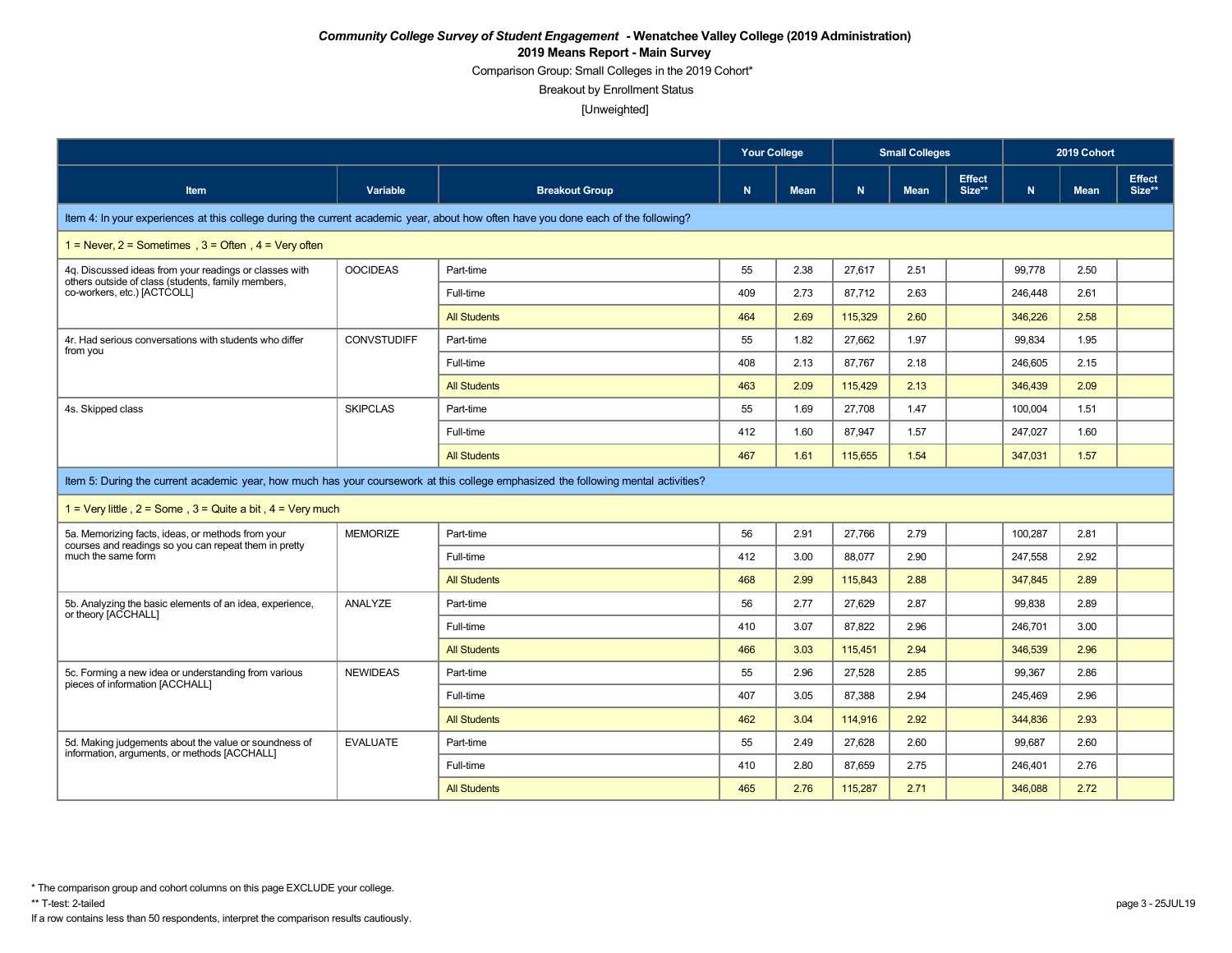Comparison Group: Small Colleges in the 2019 Cohort\*

Breakout by Enrollment Status

|                                                                                                                                    |                    |                       | <b>Your College</b> |             |         | <b>Small Colleges</b><br><b>Mean</b> |                         |         |             | 2019 Cohort             |  |
|------------------------------------------------------------------------------------------------------------------------------------|--------------------|-----------------------|---------------------|-------------|---------|--------------------------------------|-------------------------|---------|-------------|-------------------------|--|
| Item                                                                                                                               | Variable           | <b>Breakout Group</b> | N                   | <b>Mean</b> | N       |                                      | <b>Effect</b><br>Size** | N       | <b>Mean</b> | <b>Effect</b><br>Size** |  |
| Item 5: During the current academic year, how much has your coursework at this college emphasized the following mental activities? |                    |                       |                     |             |         |                                      |                         |         |             |                         |  |
| 1 = Very little, $2 =$ Some, $3 =$ Quite a bit, $4 =$ Very much                                                                    |                    |                       |                     |             |         |                                      |                         |         |             |                         |  |
| 5e. Applying theories or concepts to practical problems<br>or in new situations [ACCHALL]                                          | <b>APPLYING</b>    | Part-time             | 55                  | 2.60        | 27.638  | 2.72                                 |                         | 99,833  | 2.70        |                         |  |
|                                                                                                                                    |                    | Full-time             | 410                 | 3.01        | 87.785  | 2.86                                 |                         | 246,669 | 2.86        |                         |  |
|                                                                                                                                    |                    | <b>All Students</b>   | 465                 | 2.97        | 115,423 | 2.83                                 |                         | 346,502 | 2.81        |                         |  |
| 5f. Using information you have read or heard to perform<br>a new skill [ACCHALL]                                                   | <b>PERFORM</b>     | Part-time             | 56                  | 2.79        | 27,744  | 2.86                                 |                         | 100,190 | 2.83        |                         |  |
|                                                                                                                                    |                    | Full-time             | 411                 | 3.07        | 87,994  | 3.01                                 |                         | 247,377 | 2.97        |                         |  |
|                                                                                                                                    |                    | <b>All Students</b>   | 467                 | 3.03        | 115,738 | 2.97                                 |                         | 347,567 | 2.93        |                         |  |
| Item 6: During the current academic year, how much reading and writing have you done at this college?                              |                    |                       |                     |             |         |                                      |                         |         |             |                         |  |
| $0 =$ None, 1 = 1–4, 2 = 5–10, 3 = 11–20, 4 = More than 20                                                                         |                    |                       |                     |             |         |                                      |                         |         |             |                         |  |
| 6a. Number of assigned textbooks, manuals, books, or<br>packets of course readings [ACCHALL]                                       | <b>ASSIGREAD</b>   | Part-time             | 56                  | 1.80        | 27,328  | 1.94                                 |                         | 98,598  | 1.91        |                         |  |
|                                                                                                                                    |                    | Full-time             | 403                 | 2.51        | 86,675  | 2.27                                 | $0.22***$               | 243,708 | 2.25        | $0.24***$               |  |
|                                                                                                                                    |                    | <b>All Students</b>   | 459                 | 2.42        | 114.003 | 2.19                                 | $0.21***$               | 342,306 | 2.15        | $0.24***$               |  |
| 6b. Number of books read on your own (not assigned)<br>for personal enjoyment or academic enrichment                               | <b>BKREADOWN</b>   | Part-time             | 56                  | 1.00        | 27,416  | 0.96                                 |                         | 98,999  | 0.97        |                         |  |
| [STUEFF]                                                                                                                           |                    | Full-time             | 404                 | 0.88        | 87,150  | 0.95                                 |                         | 244,935 | 0.97        |                         |  |
|                                                                                                                                    |                    | <b>All Students</b>   | 460                 | 0.90        | 114.566 | 0.95                                 |                         | 343,934 | 0.97        |                         |  |
| 6c. Number of written papers or reports of any length<br>[ACCHALL]                                                                 | <b>NUMPAPRRPTS</b> | Part-time             | 56                  | 1.75        | 27,410  | 1.63                                 |                         | 98.935  | 1.65        |                         |  |
|                                                                                                                                    |                    | Full-time             | 407                 | 2.46        | 87.129  | 2.05                                 | $0.38**$                | 244,763 | 2.09        | $0.34**$                |  |
|                                                                                                                                    |                    | <b>All Students</b>   | 463                 | 2.38        | 114.539 | 1.95                                 | $0.38***$               | 343.698 | 1.97        | $0.37**$                |  |
| Item 7                                                                                                                             |                    |                       |                     |             |         |                                      |                         |         |             |                         |  |
| 1 = Extremely easy, $2 = (2)$ , $3 = (3)$ , $4 = (4)$ , $5 = (5)$ , $6 = (6)$ , $7 =$ Extremely challenging                        |                    |                       |                     |             |         |                                      |                         |         |             |                         |  |
| 7. Mark the response that best represents the extent to<br>which your examinations during the current academic                     | CHALNGXAM          | Part-time             | 54                  | 4.89        | 25,940  | 4.91                                 |                         | 93,651  | 4.86        |                         |  |
| year have challenged you to do your best work at this<br>college [ACCHALL]                                                         |                    | Full-time             | 392                 | 5.18        | 83,589  | 4.98                                 |                         | 234,383 | 4.94        | $0.21**$                |  |
|                                                                                                                                    |                    | <b>All Students</b>   | 446                 | 5.15        | 109,529 | 4.96                                 |                         | 328,034 | 4.92        |                         |  |

<sup>\*</sup> The comparison group and cohort columns on this page EXCLUDE your college.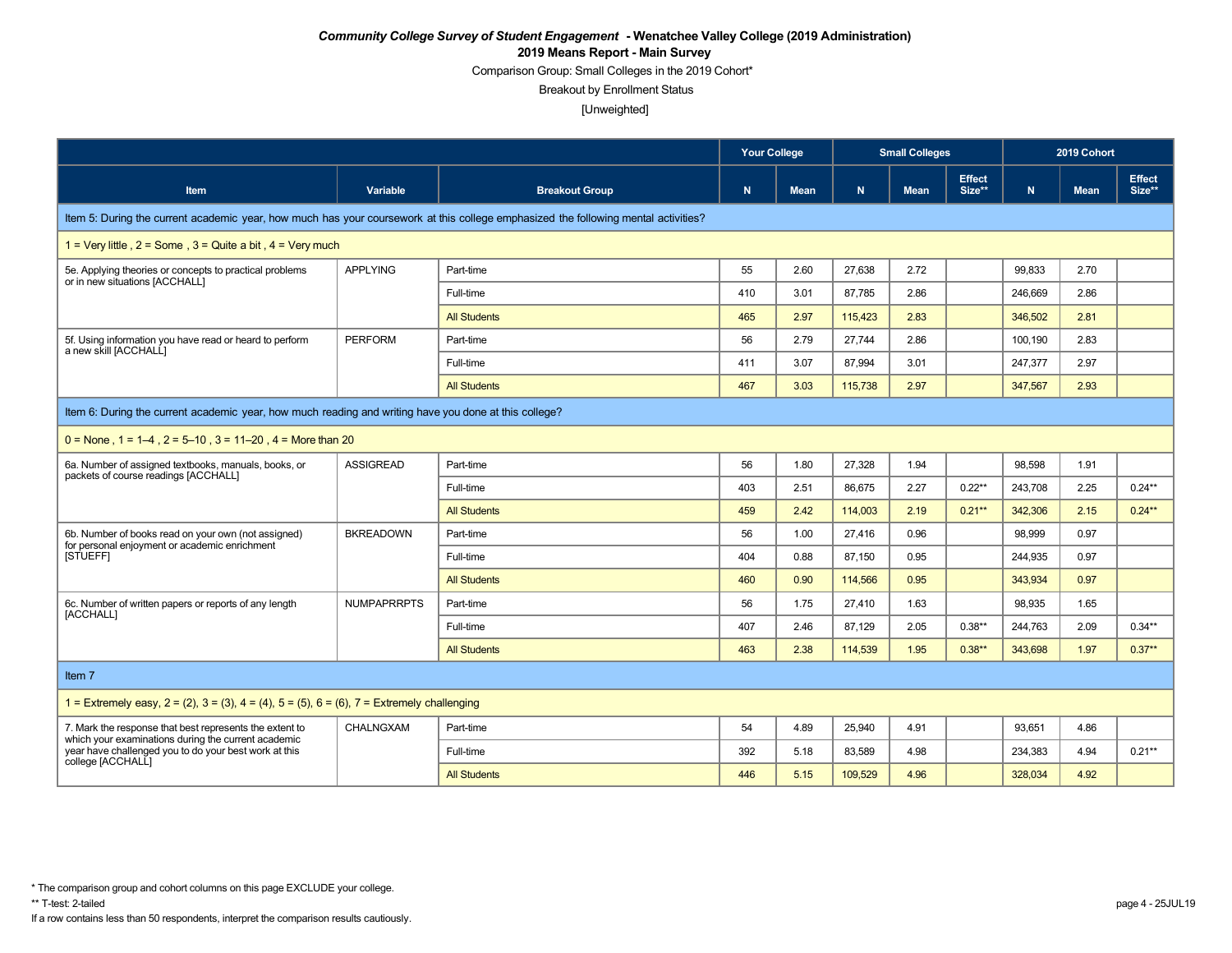Comparison Group: Small Colleges in the 2019 Cohort\*

Breakout by Enrollment Status

[Unweighted]

|                                                                                                             |                 |                       | <b>Your College</b> |             | <b>Small Colleges</b> |             |                         | 2019 Cohort |             |                         |
|-------------------------------------------------------------------------------------------------------------|-----------------|-----------------------|---------------------|-------------|-----------------------|-------------|-------------------------|-------------|-------------|-------------------------|
| Item                                                                                                        | Variable        | <b>Breakout Group</b> | N                   | <b>Mean</b> | N                     | <b>Mean</b> | <b>Effect</b><br>Size** | N           | <b>Mean</b> | <b>Effect</b><br>Size** |
| Item 9: How much does this college emphasize the following?                                                 |                 |                       |                     |             |                       |             |                         |             |             |                         |
| 1 = Very little, $2 =$ Some, $3 =$ Quite a bit, $4 =$ Very much                                             |                 |                       |                     |             |                       |             |                         |             |             |                         |
| 9a. Encouraging you to spend significant amounts of<br>time studying [ACCHALL]                              | <b>ENVSCHOL</b> | Part-time             | 56                  | 3.02        | 27,512                | 3.00        |                         | 99,273      | 2.99        |                         |
|                                                                                                             |                 | Full-time             | 406                 | 3.17        | 87.366                | 3.10        |                         | 245.429     | 3.10        |                         |
|                                                                                                             |                 | <b>All Students</b>   | 462                 | 3.15        | 114,878               | 3.08        |                         | 344,702     | 3.07        |                         |
| 9b. Providing the support you need to help you succeed<br>at this college [SUPPORT]                         | <b>ENVSUPRT</b> | Part-time             | 55                  | 3.07        | 27,452                | 3.08        |                         | 98,987      | 3.04        |                         |
|                                                                                                             |                 | Full-time             | 404                 | 3.09        | 87,214                | 3.14        |                         | 244,918     | 3.11        |                         |
|                                                                                                             |                 | <b>All Students</b>   | 459                 | 3.09        | 114,666               | 3.12        |                         | 343,905     | 3.09        |                         |
| 9c. Encouraging contact among students from different<br>economic, social, and racial or ethnic backgrounds | <b>ENVDIVRS</b> | Part-time             | 56                  | 2.73        | 27,370                | 2.61        |                         | 98,715      | 2.63        |                         |
| [SUPPORT]                                                                                                   |                 | Full-time             | 407                 | 2.83        | 87,039                | 2.72        |                         | 244,391     | 2.73        |                         |
|                                                                                                             |                 | <b>All Students</b>   | 463                 | 2.82        | 114,409               | 2.69        |                         | 343,106     | 2.70        |                         |
| 9d. Helping you cope with your non-academic<br>responsibilities (work, family, etc.) [SUPPORT]              | <b>ENVNACAD</b> | Part-time             | 56                  | 1.93        | 27.318                | 2.07        |                         | 98,498      | 2.02        |                         |
|                                                                                                             |                 | Full-time             | 406                 | 2.12        | 86,938                | 2.18        |                         | 244,142     | 2.12        |                         |
|                                                                                                             |                 | <b>All Students</b>   | 462                 | 2.09        | 114,256               | 2.15        |                         | 342,640     | 2.09        |                         |
| 9e. Providing the support you need to thrive socially<br><b>ISUPPORTI</b>                                   | <b>ENVSOCAL</b> | Part-time             | 56                  | 2.13        | 27,347                | 2.27        |                         | 98,532      | 2.21        |                         |
|                                                                                                             |                 | Full-time             | 403                 | 2.27        | 86.984                | 2.39        |                         | 244,214     | 2.33        |                         |
|                                                                                                             |                 | <b>All Students</b>   | 459                 | 2.25        | 114,331               | 2.36        |                         | 342,746     | 2.30        |                         |
| 9f. Providing the financial support you need to afford<br>your education [SUPPORT]                          | <b>FINSUPP</b>  | Part-time             | 55                  | 2.36        | 27,340                | 2.56        |                         | 98,532      | 2.49        |                         |
|                                                                                                             |                 | Full-time             | 405                 | 2.77        | 87,031                | 2.76        |                         | 244,372     | 2.71        |                         |
|                                                                                                             |                 | <b>All Students</b>   | 460                 | 2.72        | 114,371               | 2.71        |                         | 342,904     | 2.64        |                         |
| Item 10: About how many hours do you spend in a typical 7-day week doing each of the following?             |                 |                       |                     |             |                       |             |                         |             |             |                         |
| $0 =$ None, 1 = 1–5, 2 = 6–10, 3 = 11–20, 4 = 21–30, 5 = More than 30                                       |                 |                       |                     |             |                       |             |                         |             |             |                         |
| 10a. Preparing for class (studying, reading, writing,<br>rehearsing, doing homework, etc.) [STUEFF]         | ACADPR01        | Part-time             | 56                  | 1.88        | 27,464                | 1.89        |                         | 99,028      | 1.87        |                         |
|                                                                                                             |                 | Full-time             | 407                 | 2.60        | 87.103                | 2.18        | $0.35***$               | 244.665     | 2.20        | $0.33**$                |
|                                                                                                             |                 | <b>All Students</b>   | 463                 | 2.51        | 114,567               | 2.11        | $0.34***$               | 343,693     | 2.11        | $0.35***$               |

\* The comparison group and cohort columns on this page EXCLUDE your college.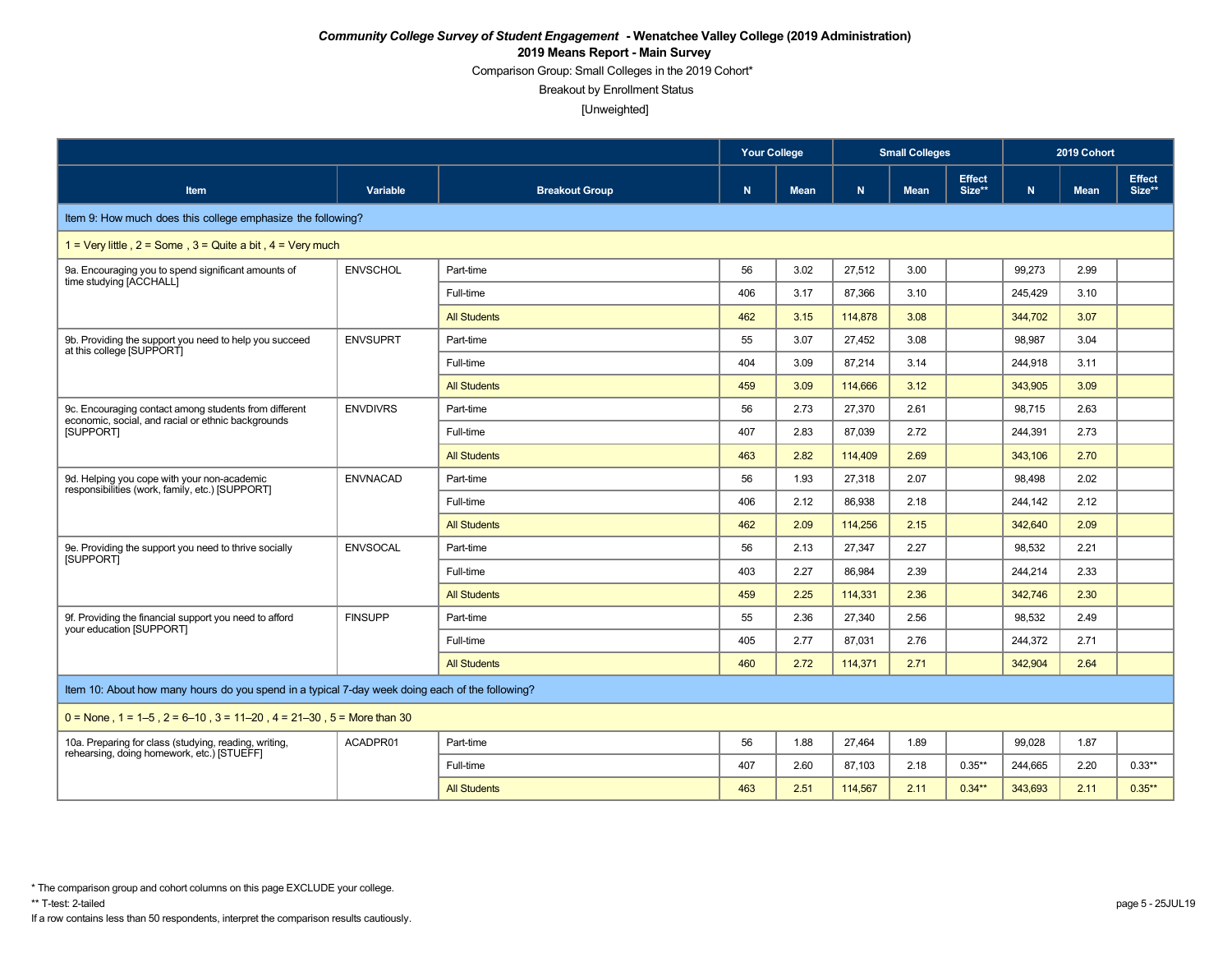Comparison Group: Small Colleges in the 2019 Cohort\*

Breakout by Enrollment Status

[Unweighted]

|                                                                                                    |                   |                                                                                                                                               | <b>Your College</b> |             | <b>Small Colleges</b><br>2019 Cohort<br><b>Effect</b> |             |        |           |             |                         |
|----------------------------------------------------------------------------------------------------|-------------------|-----------------------------------------------------------------------------------------------------------------------------------------------|---------------------|-------------|-------------------------------------------------------|-------------|--------|-----------|-------------|-------------------------|
| Item                                                                                               | Variable          | <b>Breakout Group</b>                                                                                                                         | N                   | <b>Mean</b> | N                                                     | <b>Mean</b> | Size** | ${\bf N}$ | <b>Mean</b> | <b>Effect</b><br>Size** |
| Item 10: About how many hours do you spend in a typical 7-day week doing each of the following?    |                   |                                                                                                                                               |                     |             |                                                       |             |        |           |             |                         |
| $0 =$ None, 1 = 1–5, 2 = 6–10, 3 = 11–20, 4 = 21–30, 5 = More than 30                              |                   |                                                                                                                                               |                     |             |                                                       |             |        |           |             |                         |
| 10b. Working for pay                                                                               | <b>PAYWORK</b>    | Part-time                                                                                                                                     | 55                  | 3.09        | 27.245                                                | 3.11        |        | 98,310    | 3.16        |                         |
|                                                                                                    |                   | Full-time                                                                                                                                     | 405                 | 2.13        | 86,751                                                | 2.42        |        | 243,547   | 2.48        |                         |
|                                                                                                    |                   | <b>All Students</b>                                                                                                                           | 460                 | 2.24        | 113.996                                               | 2.58        |        | 341,857   | 2.67        | $-0.22**$               |
| 10c. Participating in college-sponsored activities<br>(organizations, campus publications, student | <b>PARTICXCUR</b> | Part-time                                                                                                                                     | 55                  | 0.35        | 27,357                                                | 0.27        |        | 98,692    | 0.24        |                         |
| government, intramural sports, etc.)                                                               |                   | Full-time                                                                                                                                     | 406                 | 0.45        | 87,004                                                | 0.56        |        | 244,259   | 0.47        |                         |
|                                                                                                    |                   | <b>All Students</b>                                                                                                                           | 461                 | 0.44        | 114.361                                               | 0.49        |        | 342,951   | 0.41        |                         |
| 10d. Providing care for dependents living with you<br>(parents, children, spouse, etc.)            | CAREDE01          | Part-time                                                                                                                                     | 55                  | 1.73        | 27,241                                                | 1.85        |        | 98,231    | 1.62        |                         |
|                                                                                                    |                   | Full-time                                                                                                                                     | 405                 | 1.29        | 86,606                                                | 1.45        |        | 243,118   | 1.34        |                         |
|                                                                                                    |                   | <b>All Students</b>                                                                                                                           | 460                 | 1.34        | 113.847                                               | 1.55        |        | 341,349   | 1.42        |                         |
| 10e. Commuting to and from classes                                                                 | <b>COMMUTE</b>    | Part-time                                                                                                                                     | 55                  | 1.44        | 27.346                                                | 1.30        |        | 98,561    | 1.28        |                         |
|                                                                                                    |                   | Full-time                                                                                                                                     | 407                 | 1.36        | 86,916                                                | 1.43        |        | 243,970   | 1.43        |                         |
|                                                                                                    |                   | <b>All Students</b>                                                                                                                           | 462                 | 1.37        | 114,262                                               | 1.40        |        | 342,531   | 1.38        |                         |
|                                                                                                    |                   | Item 11: How much has your experience at this college contributed to your knowledge, skills, and personal development in the following areas? |                     |             |                                                       |             |        |           |             |                         |
| 1 = Very little, $2 =$ Some, $3 =$ Quite a bit, $4 =$ Very much                                    |                   |                                                                                                                                               |                     |             |                                                       |             |        |           |             |                         |
| 11a. Acquiring job- or work-related knowledge and skills                                           | <b>GNWORK</b>     | Part-time                                                                                                                                     | 55                  | 2.53        | 27,360                                                | 2.55        |        | 98,608    | 2.43        |                         |
|                                                                                                    |                   | Full-time                                                                                                                                     | 406                 | 2.71        | 87.046                                                | 2.74        |        | 244,267   | 2.59        |                         |
|                                                                                                    |                   | <b>All Students</b>                                                                                                                           | 461                 | 2.69        | 114,406                                               | 2.69        |        | 342,875   | 2.54        |                         |
| 11b. Writing clearly and effectively                                                               | <b>GNWRITE</b>    | Part-time                                                                                                                                     | 56                  | 2.89        | 27.390                                                | 2.67        |        | 98,759    | 2.67        |                         |
|                                                                                                    |                   | Full-time                                                                                                                                     | 405                 | 2.85        | 87,098                                                | 2.82        |        | 244,570   | 2.84        |                         |
|                                                                                                    |                   | <b>All Students</b>                                                                                                                           | 461                 | 2.86        | 114.488                                               | 2.79        |        | 343,329   | 2.79        |                         |
| 11c. Speaking clearly and effectively                                                              | <b>GNSPEAK</b>    | Part-time                                                                                                                                     | 56                  | 2.77        | 27,343                                                | 2.61        |        | 98,607    | 2.60        |                         |
|                                                                                                    |                   | Full-time                                                                                                                                     | 406                 | 2.72        | 87,020                                                | 2.78        |        | 244,321   | 2.78        |                         |
|                                                                                                    |                   | <b>All Students</b>                                                                                                                           | 462                 | 2.73        | 114.363                                               | 2.74        |        | 342.928   | 2.73        |                         |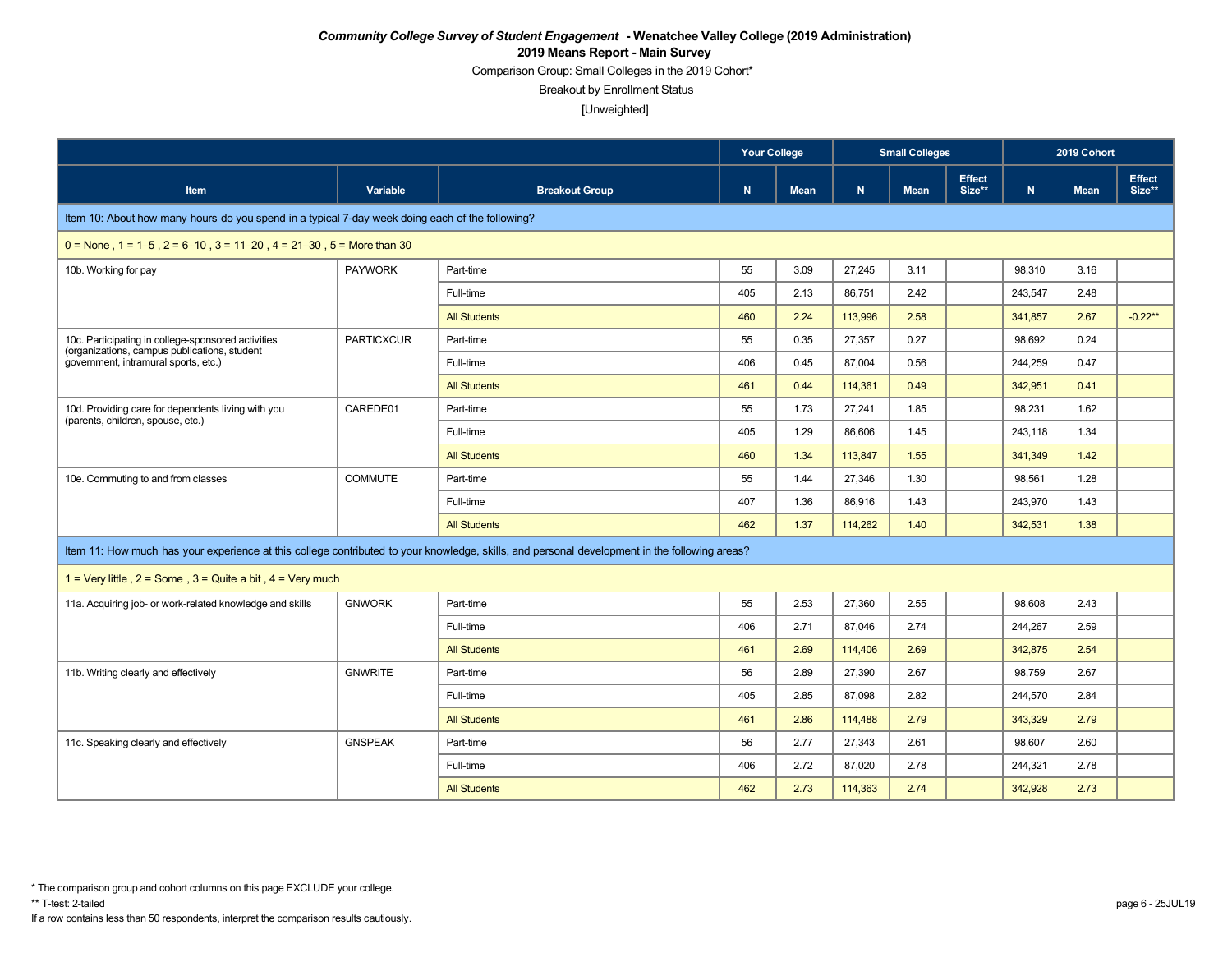Comparison Group: Small Colleges in the 2019 Cohort\*

Breakout by Enrollment Status

[Unweighted]

|                                                                                             |                  |                                                                                                                                               | <b>Your College</b> |             |             | <b>Small Colleges</b><br>2019 Cohort<br><b>Effect</b> |        |         |             |                  |
|---------------------------------------------------------------------------------------------|------------------|-----------------------------------------------------------------------------------------------------------------------------------------------|---------------------|-------------|-------------|-------------------------------------------------------|--------|---------|-------------|------------------|
| Item                                                                                        | Variable         | <b>Breakout Group</b>                                                                                                                         | ${\bf N}$           | <b>Mean</b> | $\mathbf N$ | <b>Mean</b>                                           | Size** | N       | <b>Mean</b> | Effect<br>Size** |
|                                                                                             |                  | Item 11: How much has your experience at this college contributed to your knowledge, skills, and personal development in the following areas? |                     |             |             |                                                       |        |         |             |                  |
| 1 = Very little, $2 =$ Some, $3 =$ Quite a bit, $4 =$ Very much                             |                  |                                                                                                                                               |                     |             |             |                                                       |        |         |             |                  |
| 11d. Thinking critically and analytically                                                   | <b>GNANALY</b>   | Part-time                                                                                                                                     | 56                  | 2.88        | 27,341      | 2.93                                                  |        | 98,554  | 2.90        |                  |
|                                                                                             |                  | Full-time                                                                                                                                     | 408                 | 3.10        | 86.989      | 3.06                                                  |        | 244,191 | 3.05        |                  |
|                                                                                             |                  | <b>All Students</b>                                                                                                                           | 464                 | 3.08        | 114,330     | 3.03                                                  |        | 342,745 | 3.01        |                  |
| 11e. Solving numerical problems                                                             | <b>GNSOLVE</b>   | Part-time                                                                                                                                     | 56                  | 2.48        | 27,336      | 2.56                                                  |        | 98,556  | 2.55        |                  |
|                                                                                             |                  | Full-time                                                                                                                                     | 407                 | 2.81        | 87,040      | 2.76                                                  |        | 244,309 | 2.75        |                  |
|                                                                                             |                  | <b>All Students</b>                                                                                                                           | 463                 | 2.77        | 114,376     | 2.71                                                  |        | 342,865 | 2.69        |                  |
| 11f. Working effectively with others                                                        | <b>GNOTHERS</b>  | Part-time                                                                                                                                     | 56                  | 2.75        | 27,350      | 2.78                                                  |        | 98,581  | 2.75        |                  |
|                                                                                             |                  | Full-time                                                                                                                                     | 406                 | 2.89        | 87,001      | 2.95                                                  |        | 244,199 | 2.90        |                  |
|                                                                                             |                  | <b>All Students</b>                                                                                                                           | 462                 | 2.87        | 114,351     | 2.91                                                  |        | 342,780 | 2.85        |                  |
| 11g. Learning effectively on your own                                                       | <b>GNINQ</b>     | Part-time                                                                                                                                     | 56                  | 2.84        | 27,350      | 2.95                                                  |        | 98,625  | 2.92        |                  |
|                                                                                             |                  | Full-time                                                                                                                                     | 406                 | 3.09        | 86,988      | 3.06                                                  |        | 244,184 | 3.04        |                  |
|                                                                                             |                  | <b>All Students</b>                                                                                                                           | 462                 | 3.06        | 114,338     | 3.04                                                  |        | 342,809 | 3.00        |                  |
| 11h. Developing clearer career goals                                                        | GNCARGOAL        | Part-time                                                                                                                                     | 56                  | 2.39        | 27,308      | 2.71                                                  |        | 98,506  | 2.64        |                  |
|                                                                                             |                  | Full-time                                                                                                                                     | 405                 | 2.84        | 86.968      | 2.91                                                  |        | 244,125 | 2.83        |                  |
|                                                                                             |                  | <b>All Students</b>                                                                                                                           | 461                 | 2.79        | 114,276     | 2.86                                                  |        | 342,631 | 2.77        |                  |
| 11. Gaining information about career opportunities                                          | <b>GNGAINCAR</b> | Part-time                                                                                                                                     | 56                  | 2.36        | 27,364      | 2.58                                                  |        | 98,708  | 2.49        |                  |
|                                                                                             |                  | Full-time                                                                                                                                     | 405                 | 2.75        | 87,092      | 2.80                                                  |        | 244,476 | 2.70        |                  |
|                                                                                             |                  | <b>All Students</b>                                                                                                                           | 461                 | 2.70        | 114,456     | 2.75                                                  |        | 343,184 | 2.64        |                  |
| Item 12.1: How often have you used the following services during the current academic year? |                  |                                                                                                                                               |                     |             |             |                                                       |        |         |             |                  |
| $0 =$ Never, $1 = 1$ time, $2 = 2-4$ times, $3 = 5$ or more times                           |                  |                                                                                                                                               |                     |             |             |                                                       |        |         |             |                  |
| 12.1a. Academic advising/planning [SUPPORT]                                                 | <b>FREQACAD</b>  | Part-time                                                                                                                                     | 55                  | 1.44        | 26,823      | 1.55                                                  |        | 96,851  | 1.49        |                  |
|                                                                                             |                  | Full-time                                                                                                                                     | 396                 | 1.59        | 85,572      | 1.74                                                  |        | 240,570 | 1.71        |                  |
|                                                                                             |                  | <b>All Students</b>                                                                                                                           | 451                 | 1.57        | 112,395     | 1.69                                                  |        | 337,421 | 1.65        |                  |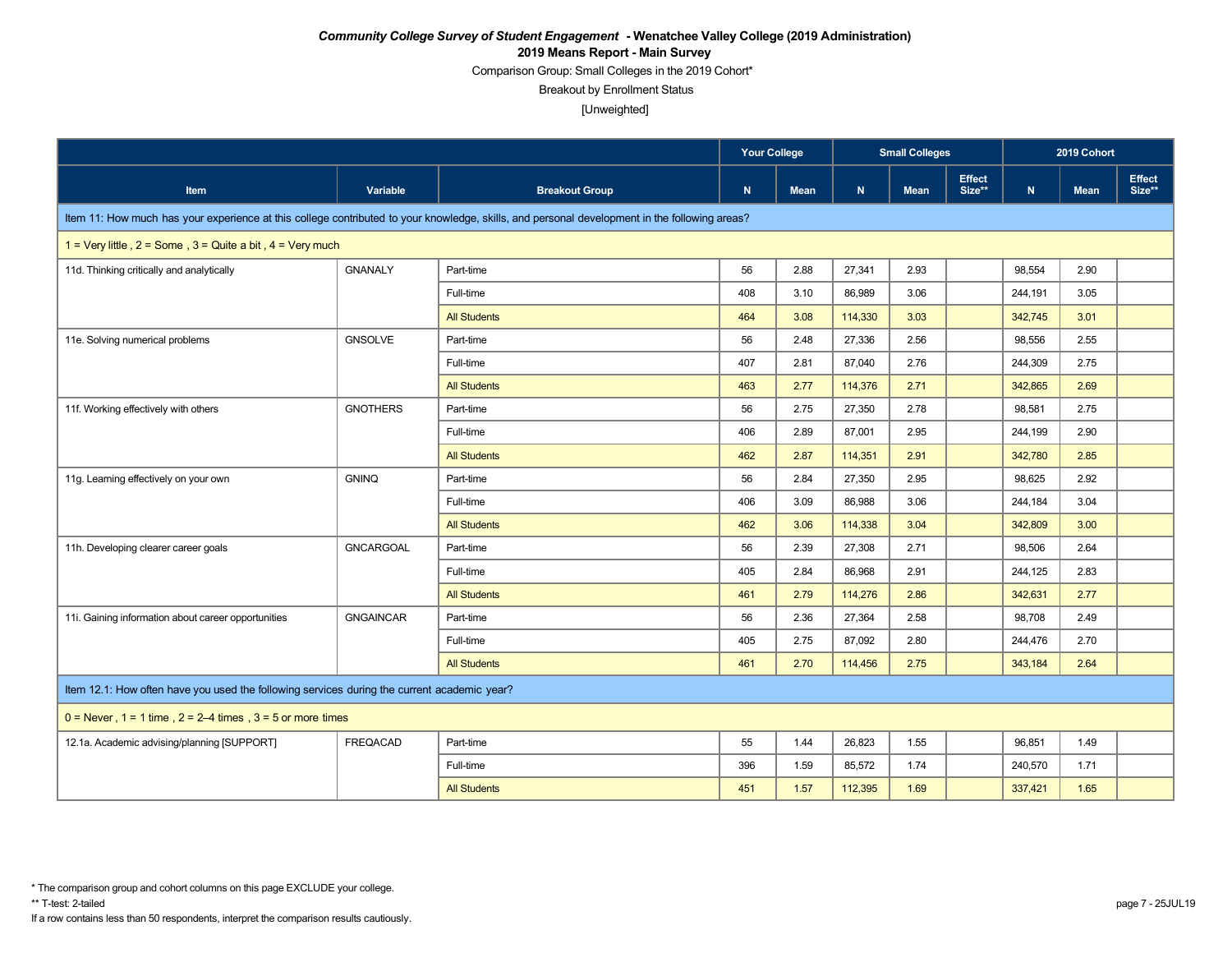Comparison Group: Small Colleges in the 2019 Cohort\*

Breakout by Enrollment Status

[Unweighted]

|                                                                                             |                  |                       |     | <b>Your College</b><br><b>Small Colleges</b> |         |             | 2019 Cohort             |         |             |                         |
|---------------------------------------------------------------------------------------------|------------------|-----------------------|-----|----------------------------------------------|---------|-------------|-------------------------|---------|-------------|-------------------------|
| Item                                                                                        | Variable         | <b>Breakout Group</b> | N   | Mean                                         | N       | <b>Mean</b> | <b>Effect</b><br>Size** | N       | <b>Mean</b> | <b>Effect</b><br>Size** |
| Item 12.1: How often have you used the following services during the current academic year? |                  |                       |     |                                              |         |             |                         |         |             |                         |
| $0 =$ Never, $1 = 1$ time, $2 = 2-4$ times, $3 = 5$ or more times                           |                  |                       |     |                                              |         |             |                         |         |             |                         |
| 12.1b. Career counseling [SUPPORT]                                                          | FREQCACOU        | Part-time             | 54  | 0.39                                         | 26,691  | 0.56        |                         | 96,328  | 0.58        |                         |
|                                                                                             |                  | Full-time             | 395 | 0.62                                         | 85,186  | 0.66        |                         | 239,399 | 0.66        |                         |
|                                                                                             |                  | <b>All Students</b>   | 449 | 0.59                                         | 111.877 | 0.63        |                         | 335,727 | 0.64        |                         |
| 12.1c. Job placement assistance                                                             | <b>FREQJOBPL</b> | Part-time             | 54  | 0.13                                         | 26,470  | 0.19        |                         | 95,655  | 0.16        |                         |
|                                                                                             |                  | Full-time             | 393 | 0.24                                         | 84,662  | 0.29        |                         | 237,832 | 0.23        |                         |
|                                                                                             |                  | <b>All Students</b>   | 447 | 0.22                                         | 111,132 | 0.26        |                         | 333,487 | 0.21        |                         |
| 12.1d. Peer or other tutoring [STUEFF]                                                      | <b>FREQTUTOR</b> | Part-time             | 53  | 0.66                                         | 26,465  | 0.67        |                         | 95,511  | 0.69        |                         |
|                                                                                             |                  | Full-time             | 392 | 0.84                                         | 84,629  | 0.81        |                         | 237,529 | 0.83        |                         |
|                                                                                             |                  | <b>All Students</b>   | 445 | 0.82                                         | 111,094 | 0.78        |                         | 333,040 | 0.79        |                         |
| 12.1e. Skill labs (writing, math, etc.) [STUEFF]                                            | <b>FREQLAB</b>   | Part-time             | 53  | 0.87                                         | 26.443  | 0.89        |                         | 95,329  | 0.84        |                         |
|                                                                                             |                  | Full-time             | 392 | 0.98                                         | 84,440  | 1.09        |                         | 237,153 | 1.02        |                         |
|                                                                                             |                  | <b>All Students</b>   | 445 | 0.97                                         | 110.883 | 1.04        |                         | 332,482 | 0.97        |                         |
| 12.1f. Child care                                                                           | <b>FREQCHLD</b>  | Part-time             | 55  | 0.02                                         | 26,430  | 0.12        |                         | 95,355  | 0.09        |                         |
|                                                                                             |                  | Full-time             | 393 | 0.07                                         | 84,382  | 0.14        |                         | 236,938 | 0.11        |                         |
|                                                                                             |                  | <b>All Students</b>   | 448 | 0.07                                         | 110,812 | 0.14        |                         | 332,293 | 0.11        |                         |
| 12.1g. Financial aid advising                                                               | <b>FREQFAADV</b> | Part-time             | 54  | 1.09                                         | 26,509  | 1.10        |                         | 95,614  | 1.00        |                         |
|                                                                                             |                  | Full-time             | 394 | 1.15                                         | 84,560  | 1.31        |                         | 237,525 | 1.21        |                         |
|                                                                                             |                  | <b>All Students</b>   | 448 | 1.15                                         | 111,069 | 1.26        |                         | 333,139 | 1.15        |                         |
| 12.1h. Computer lab [STUEFF]                                                                | <b>FREQCOMLB</b> | Part-time             | 53  | 1.42                                         | 26.491  | 1.37        |                         | 95,474  | 1.32        |                         |
|                                                                                             |                  | Full-time             | 392 | 1.90                                         | 84,516  | 1.71        |                         | 237,321 | 1.63        | $0.22***$               |
|                                                                                             |                  | <b>All Students</b>   | 445 | 1.84                                         | 111,007 | 1.63        |                         | 332,795 | 1.54        | $0.24**$                |
| 12.1i. Student organizations                                                                | <b>FREQSTORG</b> | Part-time             | 52  | 0.27                                         | 26,371  | 0.38        |                         | 95,143  | 0.34        |                         |
|                                                                                             |                  | Full-time             | 394 | 0.65                                         | 84,250  | 0.68        |                         | 236,467 | 0.58        |                         |
|                                                                                             |                  | <b>All Students</b>   | 446 | 0.61                                         | 110,621 | 0.61        |                         | 331,610 | 0.51        |                         |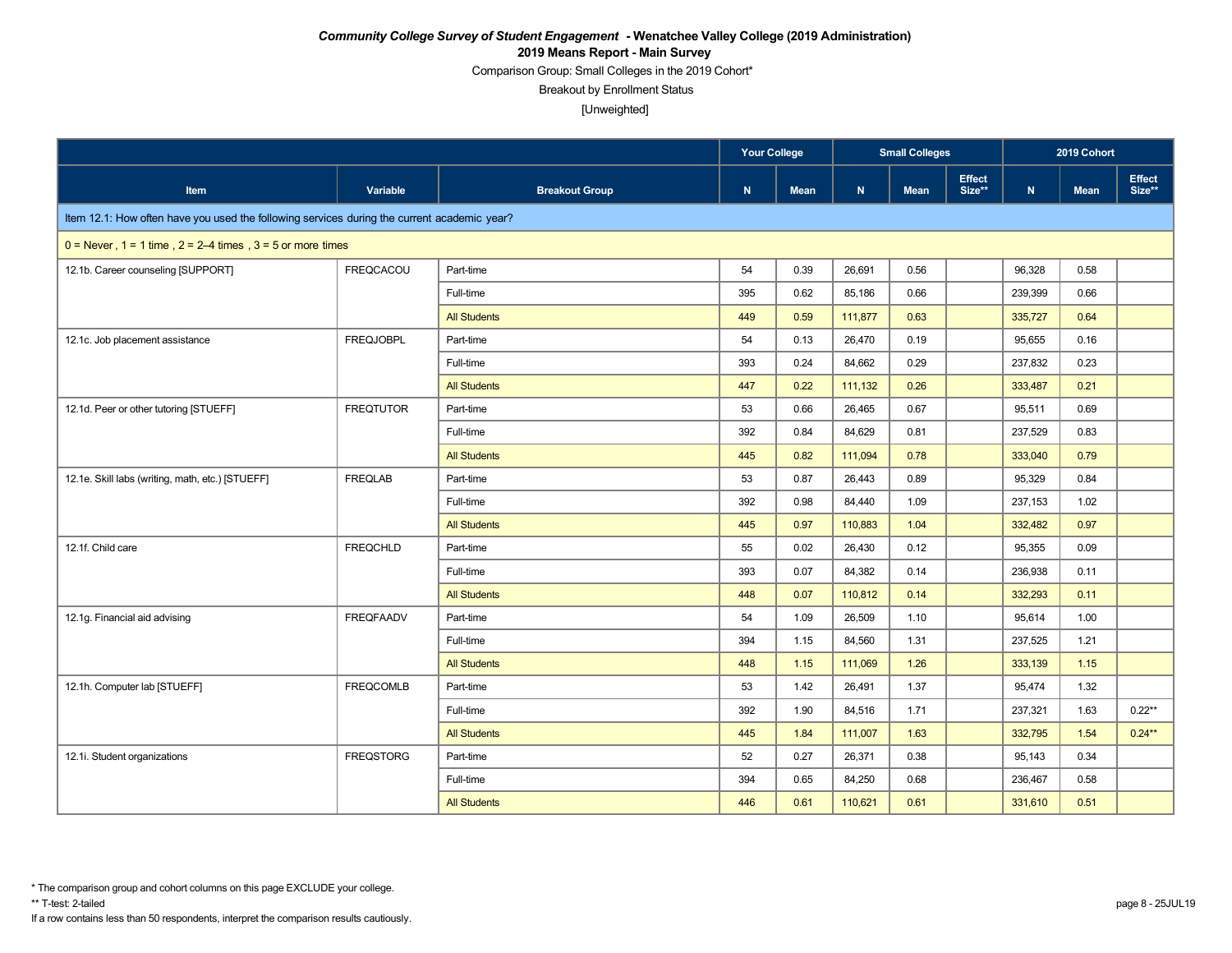Comparison Group: Small Colleges in the 2019 Cohort\*

Breakout by Enrollment Status

[Unweighted]

|                                                                                             |                     |                       | Your College |             | <b>Small Colleges</b><br><b>Effect</b> |             |           | 2019 Cohort |             |                         |
|---------------------------------------------------------------------------------------------|---------------------|-----------------------|--------------|-------------|----------------------------------------|-------------|-----------|-------------|-------------|-------------------------|
| Item                                                                                        | Variable            | <b>Breakout Group</b> | N            | <b>Mean</b> | N                                      | <b>Mean</b> | Size**    | N           | <b>Mean</b> | <b>Effect</b><br>Size** |
| Item 12.1: How often have you used the following services during the current academic year? |                     |                       |              |             |                                        |             |           |             |             |                         |
| $0 =$ Never, 1 = 1 time, 2 = 2–4 times, 3 = 5 or more times                                 |                     |                       |              |             |                                        |             |           |             |             |                         |
| 12.1j. Transfer advising/planning                                                           | <b>FREQTRADV</b>    | Part-time             | 49           | 0.43        | 26,190                                 | 0.50        |           | 94,389      | 0.53        |                         |
|                                                                                             |                     | Full-time             | 390          | 0.69        | 83,608                                 | 0.68        |           | 234,622     | 0.74        |                         |
|                                                                                             |                     | <b>All Students</b>   | 439          | 0.66        | 109.798                                | 0.63        |           | 329,011     | 0.68        |                         |
| 12.1k. Library resources and services                                                       | <b>FREQLIB</b>      | Part-time             | 55           | 1.60        | 26,458                                 | 1.38        |           | 95,389      | 1.43        |                         |
|                                                                                             |                     | Full-time             | 392          | 2.06        | 84,390                                 | 1.68        | $0.32**$  | 236,986     | 1.72        | $0.30**$                |
|                                                                                             |                     | <b>All Students</b>   | 447          | 2.01        | 110,848                                | 1.61        | $0.33***$ | 332,375     | 1.64        | $0.32**$                |
| 12.1l. Services for students with disabilities                                              | <b>FREQDISABSVC</b> | Part-time             | 55           | 0.16        | 26,603                                 | 0.19        |           | 95,895      | 0.19        |                         |
|                                                                                             |                     | Full-time             | 395          | 0.18        | 84,871                                 | 0.20        |           | 238,311     | 0.19        |                         |
|                                                                                             |                     | <b>All Students</b>   | 450          | 0.18        | 111,474                                | 0.20        |           | 334,206     | 0.19        |                         |
| 12.1m. Services for active military and veterans                                            | <b>FREQMILSVCS</b>  | Part-time             | 53           | 0.02        | 26,564                                 | 0.12        |           | 95,833      | 0.11        |                         |
|                                                                                             |                     | Full-time             | 396          | 0.11        | 84,863                                 | 0.18        |           | 238,210     | 0.19        |                         |
|                                                                                             |                     | <b>All Students</b>   | 449          | 0.10        | 111,427                                | 0.17        |           | 334,043     | 0.17        |                         |
| Item 12.2: How satisfied are you with the services?                                         |                     |                       |              |             |                                        |             |           |             |             |                         |
| $0 = Not at all$ , $1 = Somewhat$ , $2 = Very$                                              |                     |                       |              |             |                                        |             |           |             |             |                         |
| 12.2a. Academic advising/planning                                                           | <b>SATACAD</b>      | Part-time             | 45           | 1.13        | 21,971                                 | 1.42        |           | 77,552      | 1.36        |                         |
|                                                                                             |                     | Full-time             | 332          | 1.41        | 74,914                                 | 1.45        |           | 209,414     | 1.41        |                         |
|                                                                                             |                     | <b>All Students</b>   | 377          | 1.37        | 96.885                                 | 1.45        |           | 286,966     | 1.39        |                         |
| 12.2b. Career counseling                                                                    | SATCACOU            | Part-time             | 21           | 1.14        | 10,890                                 | 1.24        |           | 38,919      | 1.22        |                         |
|                                                                                             |                     | Full-time             | 172          | 1.23        | 38,767                                 | 1.27        |           | 105,960     | 1.27        |                         |
|                                                                                             |                     | <b>All Students</b>   | 193          | 1.22        | 49,657                                 | $1.27$      |           | 144,879     | 1.25        |                         |
| 12.2c. Job placement assistance                                                             | <b>SATJOBPL</b>     | Part-time             | 10           | 1.00        | 5,973                                  | 0.96        |           | 18,888      | 0.92        |                         |
|                                                                                             |                     | Full-time             | 84           | 1.07        | 23,844                                 | 1.07        |           | 57,102      | 1.02        |                         |
|                                                                                             |                     | <b>All Students</b>   | 94           | 1.06        | 29,817                                 | 1.05        |           | 75,990      | 1.00        |                         |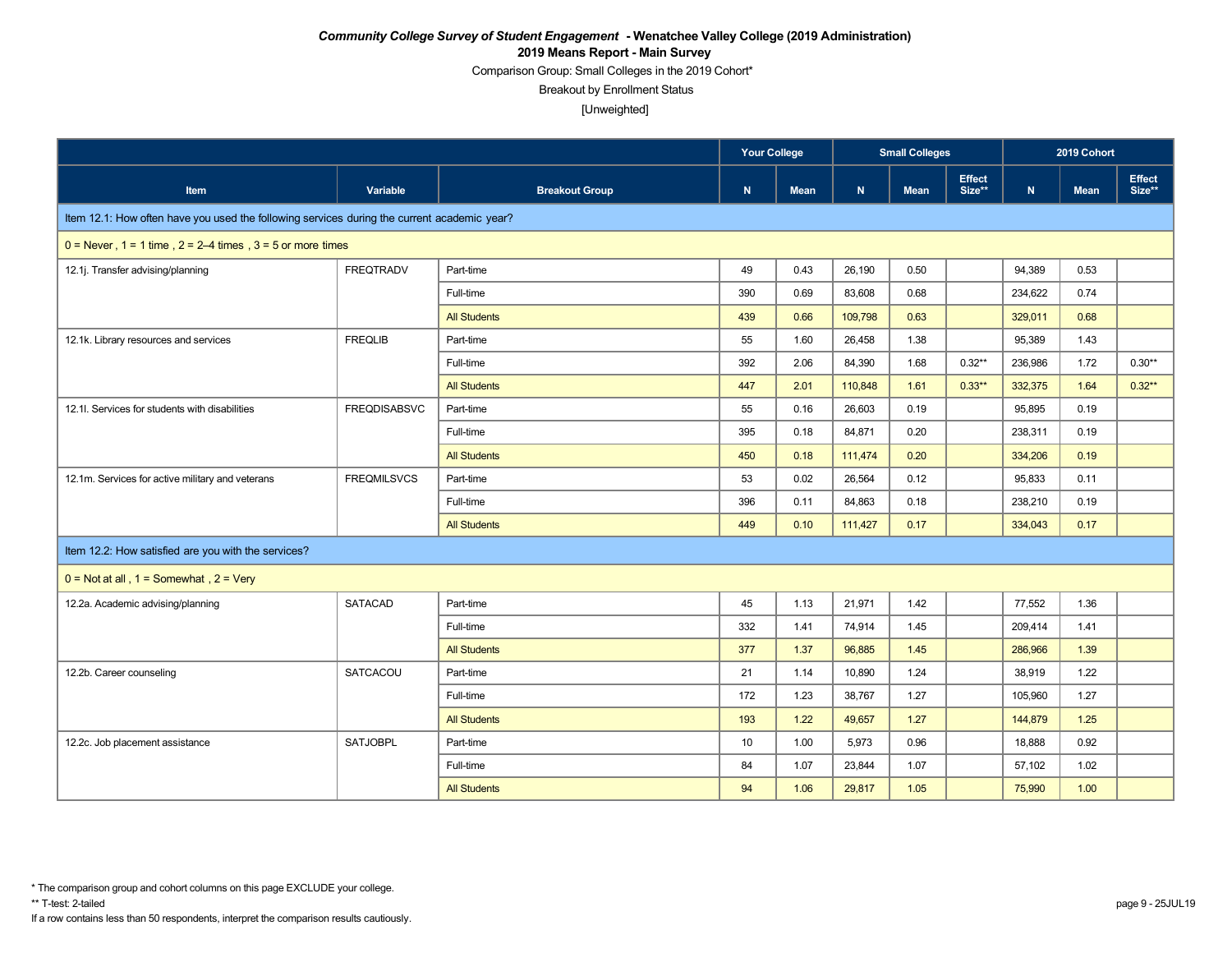Comparison Group: Small Colleges in the 2019 Cohort\*

Breakout by Enrollment Status

|                                                     |                 |                       |     | <b>Your College</b><br><b>Small Colleges</b> |        |             | 2019 Cohort             |             |             |                         |
|-----------------------------------------------------|-----------------|-----------------------|-----|----------------------------------------------|--------|-------------|-------------------------|-------------|-------------|-------------------------|
| Item                                                | Variable        | <b>Breakout Group</b> | N   | <b>Mean</b>                                  | N      | <b>Mean</b> | <b>Effect</b><br>Size** | $\mathbf N$ | <b>Mean</b> | <b>Effect</b><br>Size** |
| Item 12.2: How satisfied are you with the services? |                 |                       |     |                                              |        |             |                         |             |             |                         |
| $0 = Not at all$ , $1 = Somewhat$ , $2 = Very$      |                 |                       |     |                                              |        |             |                         |             |             |                         |
| 12.2d. Peer or other tutoring                       | <b>SATTUTOR</b> | Part-time             | 23  | 1.22                                         | 10.648 | 1.34        |                         | 38,220      | 1.34        |                         |
|                                                     |                 | Full-time             | 182 | 1.30                                         | 39,308 | 1.38        |                         | 109,387     | 1.39        |                         |
|                                                     |                 | <b>All Students</b>   | 205 | 1.29                                         | 49.956 | 1.37        |                         | 147,607     | 1.38        |                         |
| 12.2e. Skill labs (writing, math, etc.)             | <b>SATLAB</b>   | Part-time             | 24  | 1.29                                         | 11,892 | 1.38        |                         | 41,161      | 1.37        |                         |
|                                                     |                 | Full-time             | 198 | 1.45                                         | 44,265 | 1.41        |                         | 117,994     | 1.41        |                         |
|                                                     |                 | <b>All Students</b>   | 222 | 1.44                                         | 56,157 | 1.41        |                         | 159,155     | 1.40        |                         |
| 12.2f. Child care                                   | <b>SATCHLD</b>  | Part-time             | 6   | 0.33                                         | 4,000  | 0.94        |                         | 12,445      | 0.89        |                         |
|                                                     |                 | Full-time             | 40  | 1.00                                         | 14,275 | 0.98        |                         | 34,476      | 0.96        |                         |
|                                                     |                 | <b>All Students</b>   | 46  | 0.91                                         | 18,275 | 0.97        |                         | 46,921      | 0.94        |                         |
| 12.2g. Financial aid advising                       | <b>SATFAADV</b> | Part-time             | 31  | 1.29                                         | 16.164 | 1.39        |                         | 53,405      | 1.33        |                         |
|                                                     |                 | Full-time             | 254 | 1.38                                         | 59,234 | 1.43        |                         | 153,634     | 1.39        |                         |
|                                                     |                 | <b>All Students</b>   | 285 | 1.37                                         | 75,398 | 1.42        |                         | 207,039     | 1.38        |                         |
| 12.2h. Computer lab                                 | <b>SATCOMLB</b> | Part-time             | 36  | 1.31                                         | 16,092 | 1.55        |                         | 56,280      | 1.55        |                         |
|                                                     |                 | Full-time             | 306 | 1.62                                         | 60,686 | 1.58        |                         | 163,597     | 1.58        |                         |
|                                                     |                 | <b>All Students</b>   | 342 | 1.59                                         | 76,778 | 1.57        |                         | 219,877     | 1.57        |                         |
| 12.2i. Student organizations                        | <b>SATSTORG</b> | Part-time             | 14  | 0.79                                         | 7,470  | 1.15        |                         | 24,368      | 1.13        |                         |
|                                                     |                 | Full-time             | 145 | 1.23                                         | 34,694 | 1.28        |                         | 85,808      | 1.25        |                         |
|                                                     |                 | <b>All Students</b>   | 159 | 1.19                                         | 42,164 | 1.25        |                         | 110,176     | 1.22        |                         |
| 12.2j. Transfer advising/planning                   | <b>SATTRADV</b> | Part-time             | 17  | 1.24                                         | 9,797  | 1.24        |                         | 36,096      | 1.23        |                         |
|                                                     |                 | Full-time             | 173 | 1.31                                         | 37,903 | 1.30        |                         | 111,548     | 1.30        |                         |
|                                                     |                 | <b>All Students</b>   | 190 | 1.31                                         | 47,700 | 1.29        |                         | 147,644     | 1.29        |                         |
| 12.2k. Library resources and services               | <b>SATLIB</b>   | Part-time             | 40  | 1.70                                         | 17,302 | 1.56        |                         | 63,032      | 1.56        |                         |
|                                                     |                 | Full-time             | 322 | 1.68                                         | 63,479 | 1.58        |                         | 179,333     | 1.59        |                         |
|                                                     |                 | <b>All Students</b>   | 362 | 1.68                                         | 80,781 | 1.58        |                         | 242,365     | 1.59        |                         |

<sup>\*</sup> The comparison group and cohort columns on this page EXCLUDE your college.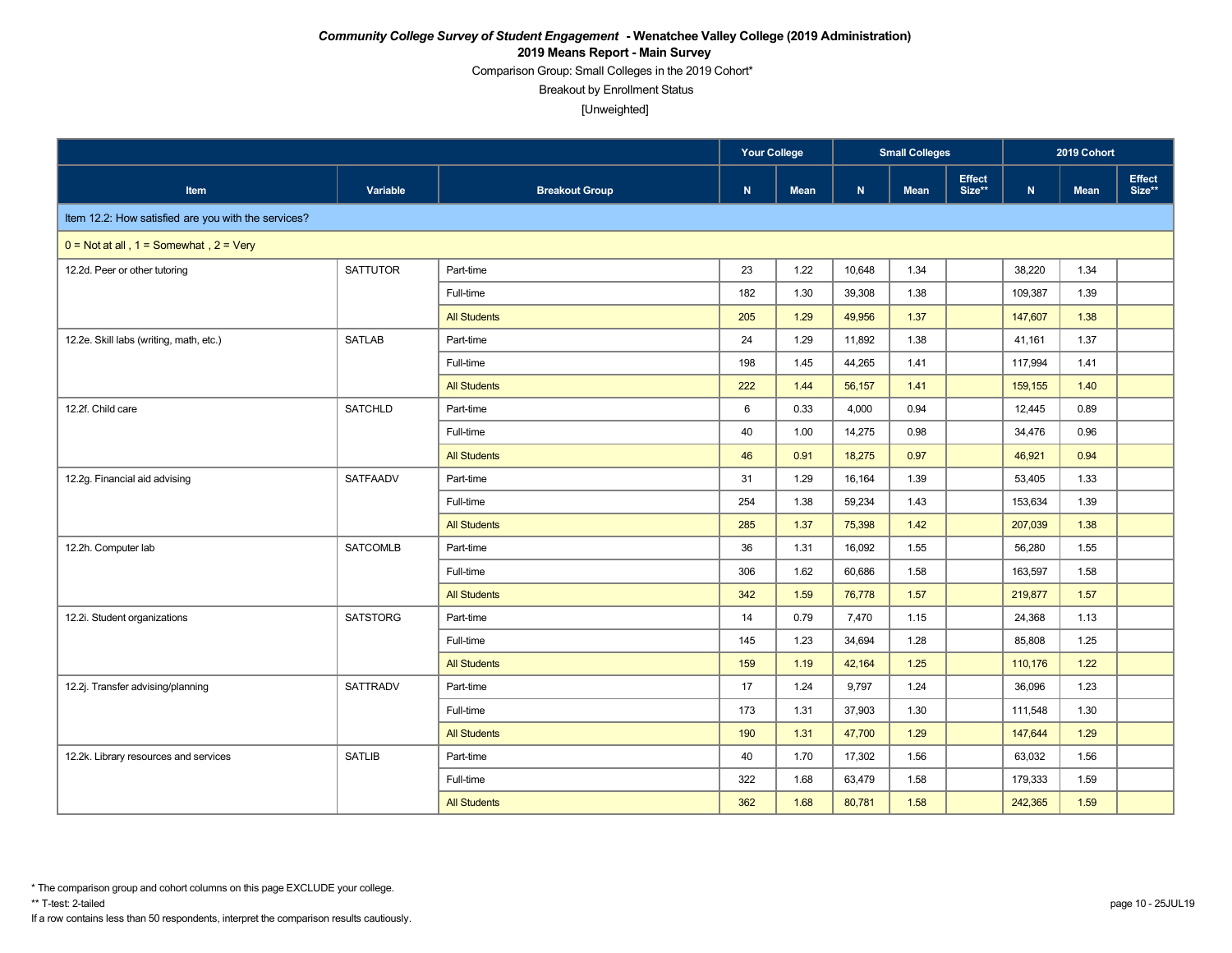Comparison Group: Small Colleges in the 2019 Cohort\*

Breakout by Enrollment Status

|                                                                   |                    |                       | Your College<br><b>Small Colleges</b> |             |         | 2019 Cohort |                         |         |             |                  |
|-------------------------------------------------------------------|--------------------|-----------------------|---------------------------------------|-------------|---------|-------------|-------------------------|---------|-------------|------------------|
| <b>Item</b>                                                       | Variable           | <b>Breakout Group</b> | $\mathbf N$                           | <b>Mean</b> | N       | <b>Mean</b> | <b>Effect</b><br>Size** | N       | <b>Mean</b> | Effect<br>Size** |
| Item 12.2: How satisfied are you with the services?               |                    |                       |                                       |             |         |             |                         |         |             |                  |
| $0 = Not at all$ , $1 = Somewhat$ , $2 = Very$                    |                    |                       |                                       |             |         |             |                         |         |             |                  |
| 12.2l. Services for students with disabilities                    | <b>SATDISABSVC</b> | Part-time             | 11                                    | 1.00        | 4,849   | 1.16        |                         | 16,154  | 1.17        |                  |
|                                                                   |                    | Full-time             | 60                                    | 1.43        | 16,606  | 1.19        |                         | 42,718  | 1.19        |                  |
|                                                                   |                    | <b>All Students</b>   | 71                                    | 1.37        | 21,455  | 1.18        |                         | 58,872  | 1.19        |                  |
| 12.2m. Services for active military and veterans                  | <b>SATMILSVCS</b>  | Part-time             | 6                                     | 0.83        | 4,132   | 1.04        |                         | 13,315  | 1.02        |                  |
|                                                                   |                    | Full-time             | 49                                    | 1.14        | 16,103  | 1.13        |                         | 42,230  | 1.15        |                  |
|                                                                   |                    | <b>All Students</b>   | 55                                    | 1.11        | 20,235  | 1.11        |                         | 55,545  | 1.12        |                  |
| Item 12.3: How important are the services to you at this college? |                    |                       |                                       |             |         |             |                         |         |             |                  |
| 1 = Not at all, $2 =$ Somewhat, $3 =$ Very                        |                    |                       |                                       |             |         |             |                         |         |             |                  |
| 12.3a. Academic advising/planning                                 | <b>IMPACAD</b>     | Part-time             | 54                                    | 2.48        | 25,801  | 2.60        |                         | 93,163  | 2.59        |                  |
|                                                                   |                    | Full-time             | 391                                   | 2.54        | 82,985  | 2.66        | $-0.21**$               | 232,846 | 2.67        | $-0.22**$        |
|                                                                   |                    | <b>All Students</b>   | 445                                   | 2.53        | 108,786 | 2.65        |                         | 326,009 | 2.65        |                  |
| 12.3b. Career counseling                                          | <b>IMPCACOU</b>    | Part-time             | 53                                    | 2.09        | 25,247  | 2.21        |                         | 91,035  | 2.26        |                  |
|                                                                   |                    | Full-time             | 379                                   | 2.25        | 81,343  | 2.28        |                         | 227,863 | 2.31        |                  |
|                                                                   |                    | <b>All Students</b>   | 432                                   | 2.23        | 106,590 | 2.27        |                         | 318,898 | 2.29        |                  |
| 12.3c. Job placement assistance                                   | <b>IMPJOBPL</b>    | Part-time             | 53                                    | 1.91        | 24,913  | 1.99        |                         | 89,616  | 1.99        |                  |
|                                                                   |                    | Full-time             | 376                                   | 1.99        | 80,458  | 2.09        |                         | 224,706 | 2.06        |                  |
|                                                                   |                    | <b>All Students</b>   | 429                                   | 1.98        | 105,371 | 2.07        |                         | 314,322 | 2.04        |                  |
| 12.3d. Peer or other tutoring                                     | <b>IMPTUTOR</b>    | Part-time             | 52                                    | 2.02        | 24,994  | 2.13        |                         | 89,896  | 2.15        |                  |
|                                                                   |                    | Full-time             | 376                                   | 2.22        | 80,539  | 2.21        |                         | 225,344 | 2.22        |                  |
|                                                                   |                    | <b>All Students</b>   | 428                                   | 2.19        | 105,533 | 2.19        |                         | 315,240 | 2.20        |                  |
| 12.3e. Skill labs (writing, math, etc.)                           | <b>IMPLAB</b>      | Part-time             | 53                                    | 2.13        | 24,894  | 2.16        |                         | 89,513  | 2.17        |                  |
|                                                                   |                    | Full-time             | 380                                   | 2.24        | 80,247  | 2.24        |                         | 224,488 | 2.23        |                  |
|                                                                   |                    | <b>All Students</b>   | 433                                   | 2.23        | 105,141 | 2.22        |                         | 314,001 | 2.21        |                  |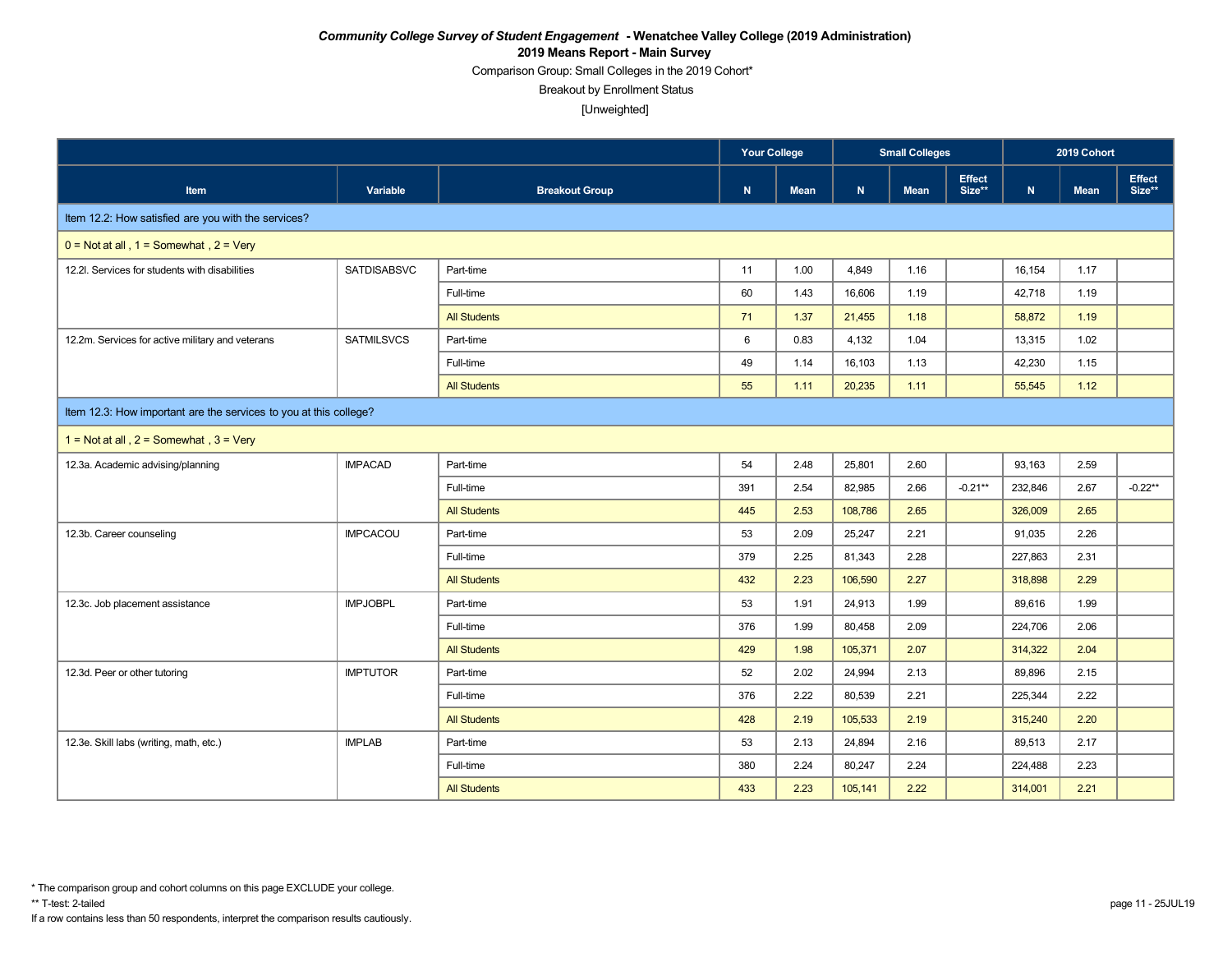Comparison Group: Small Colleges in the 2019 Cohort\*

Breakout by Enrollment Status

[Unweighted]

|                                                                   |                    |                       | Your College<br><b>Small Colleges</b> |             |         | 2019 Cohort |                         |             |             |                         |
|-------------------------------------------------------------------|--------------------|-----------------------|---------------------------------------|-------------|---------|-------------|-------------------------|-------------|-------------|-------------------------|
| Item                                                              | Variable           | <b>Breakout Group</b> | N                                     | <b>Mean</b> | N       | <b>Mean</b> | <b>Effect</b><br>Size** | $\mathbf N$ | <b>Mean</b> | <b>Effect</b><br>Size** |
| Item 12.3: How important are the services to you at this college? |                    |                       |                                       |             |         |             |                         |             |             |                         |
| 1 = Not at all, $2 =$ Somewhat, $3 =$ Very                        |                    |                       |                                       |             |         |             |                         |             |             |                         |
| 12.3f. Child care                                                 | <b>IMPCHLD</b>     | Part-time             | 52                                    | 1.60        | 24,617  | 1.78        |                         | 88,638      | 1.77        |                         |
|                                                                   |                    | Full-time             | 374                                   | 1.84        | 79,469  | 1.82        |                         | 222,071     | 1.80        |                         |
|                                                                   |                    | <b>All Students</b>   | 426                                   | 1.81        | 104,086 | 1.81        |                         | 310,709     | 1.79        |                         |
| 12.3g. Financial aid advising                                     | <b>IMPFAADV</b>    | Part-time             | 54                                    | 2.57        | 25,071  | 2.44        |                         | 90,192      | 2.41        |                         |
|                                                                   |                    | Full-time             | 383                                   | 2.55        | 80,868  | 2.55        |                         | 225,945     | 2.51        |                         |
|                                                                   |                    | <b>All Students</b>   | 437                                   | 2.56        | 105,939 | 2.53        |                         | 316,137     | 2.48        |                         |
| 12.3h. Computer lab                                               | <b>IMPCOMLB</b>    | Part-time             | 55                                    | 2.25        | 25,028  | 2.31        |                         | 90,007      | 2.30        |                         |
|                                                                   |                    | Full-time             | 379                                   | 2.53        | 80.787  | 2.43        |                         | 225,976     | 2.41        |                         |
|                                                                   |                    | <b>All Students</b>   | 434                                   | 2.49        | 105,815 | 2.40        |                         | 315,983     | 2.38        |                         |
| 12.3i. Student organizations                                      | <b>IMPSTORG</b>    | Part-time             | 50                                    | 1.76        | 24.713  | 1.83        |                         | 88,699      | 1.84        |                         |
|                                                                   |                    | Full-time             | 372                                   | 1.92        | 79,773  | 1.99        |                         | 222,741     | 1.96        |                         |
|                                                                   |                    | <b>All Students</b>   | 422                                   | 1.90        | 104,486 | 1.95        |                         | 311,440     | 1.92        |                         |
| 12.3j. Transfer advising/planning                                 | <b>IMPTRADV</b>    | Part-time             | 48                                    | 2.08        | 24,543  | 2.12        |                         | 88,313      | 2.19        |                         |
|                                                                   |                    | Full-time             | 368                                   | 2.28        | 79,280  | 2.24        |                         | 221,892     | 2.32        |                         |
|                                                                   |                    | <b>All Students</b>   | 416                                   | 2.26        | 103,823 | 2.21        |                         | 310,205     | 2.28        |                         |
| 12.3k. Library resources and services                             | <b>IMPLIB</b>      | Part-time             | 53                                    | 2.57        | 25,134  | 2.39        |                         | 90,415      | 2.42        |                         |
|                                                                   |                    | Full-time             | 378                                   | 2.65        | 80,932  | 2.49        | $0.23**$                | 226,731     | 2.51        |                         |
|                                                                   |                    | <b>All Students</b>   | 431                                   | 2.64        | 106,066 | 2.47        | $0.24**$                | 317,146     | 2.49        | $0.22**$                |
| 12.3I. Services for students with disabilities                    | <b>IMPDISABSVC</b> | Part-time             | 52                                    | 2.10        | 24.968  | 2.04        |                         | 89,797      | 2.04        |                         |
|                                                                   |                    | Full-time             | 373                                   | 2.12        | 80,418  | 2.11        |                         | 224,712     | 2.09        |                         |
|                                                                   |                    | <b>All Students</b>   | 425                                   | 2.12        | 105,386 | 2.09        |                         | 314,509     | 2.08        |                         |
| 12.3m. Services for active military and veterans                  | <b>IMPMILSVCS</b>  | Part-time             | 51                                    | 1.75        | 24,925  | 1.96        |                         | 89,646      | 1.95        |                         |
|                                                                   |                    | Full-time             | 373                                   | 1.99        | 80,455  | 2.06        |                         | 224,786     | 2.04        |                         |
|                                                                   |                    | <b>All Students</b>   | 424                                   | 1.96        | 105,380 | 2.04        |                         | 314,432     | 2.01        |                         |

\* The comparison group and cohort columns on this page EXCLUDE your college.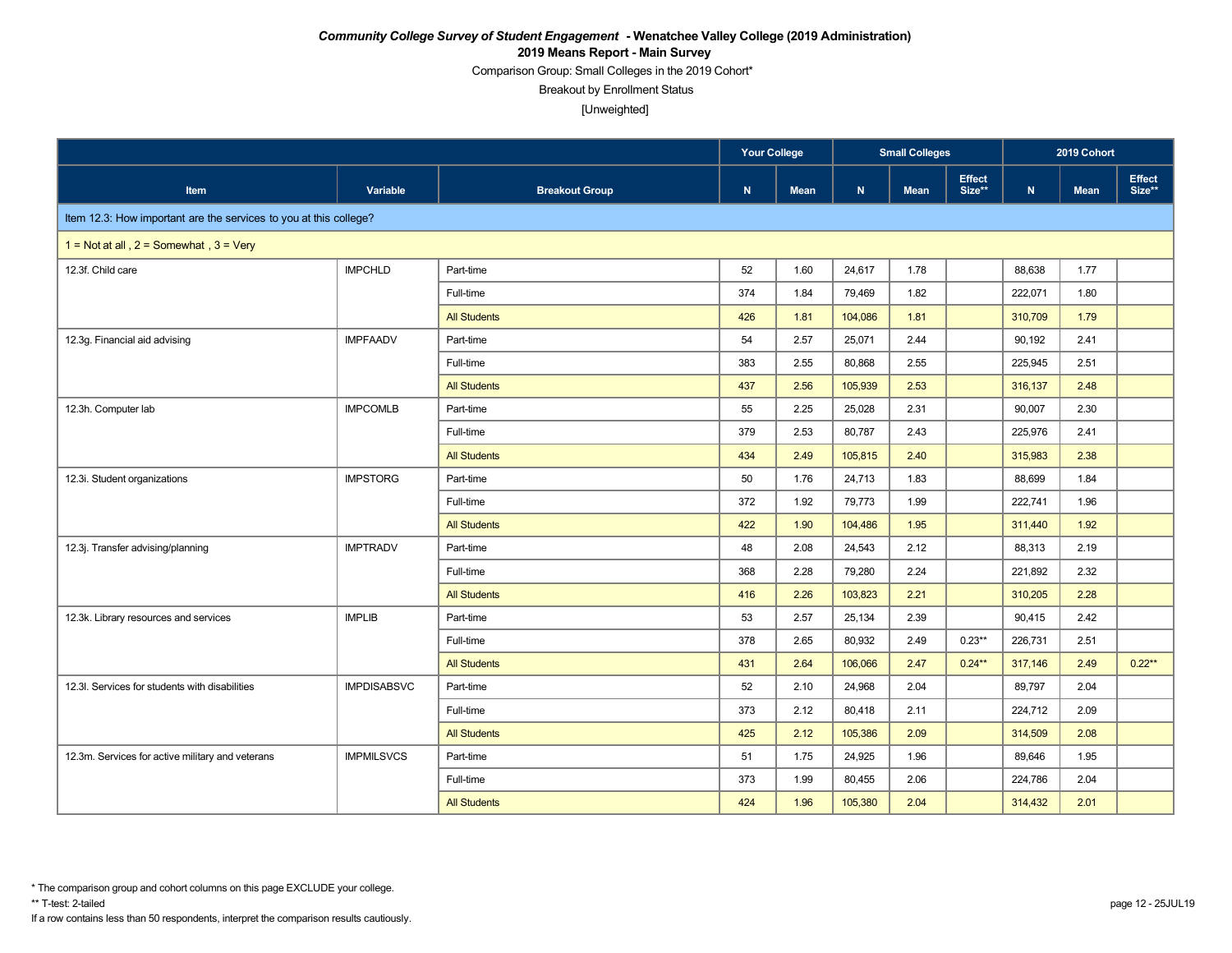Comparison Group: Small Colleges in the 2019 Cohort\*

Breakout by Enrollment Status

|                                                                                                                    |                 |                       | <b>Your College</b> |      | <b>Small Colleges</b> |             |                  | 2019 Cohort |             |                         |
|--------------------------------------------------------------------------------------------------------------------|-----------------|-----------------------|---------------------|------|-----------------------|-------------|------------------|-------------|-------------|-------------------------|
| Item                                                                                                               | Variable        | <b>Breakout Group</b> | N                   | Mean | $\mathbf N$           | <b>Mean</b> | Effect<br>Size** | N           | <b>Mean</b> | <b>Effect</b><br>Size** |
| Item 22                                                                                                            |                 |                       |                     |      |                       |             |                  |             |             |                         |
| $0 =$ Never, 1 = Less than 1 time a week, 2 = 1–2 times a week, 3 = 3–4 times a week, 4 = More than 4 times a week |                 |                       |                     |      |                       |             |                  |             |             |                         |
| 22. During the current academic year at this college, I<br>have participated in supplemental                       | <b>PARTICSI</b> | Part-time             | 52                  | 0.33 | 27,129                | 0.34        |                  | 97,639      | 0.32        |                         |
| instruction/supplemental learning (extra class sessions<br>with the instructor or an experienced student).         |                 | Full-time             | 404                 | 0.38 | 86,470                | 0.42        |                  | 242,230     | 0.41        |                         |
|                                                                                                                    |                 | <b>All Students</b>   | 456                 | 0.38 | 113,599               | 0.40        |                  | 339,869     | 0.38        |                         |
| Item 23: How likely is it that the following issues would cause you to withdraw from class or from this college?   |                 |                       |                     |      |                       |             |                  |             |             |                         |
| 1 = Not likely, $2$ = Somewhat likely, $3$ = Likely, $4$ = Very likely                                             |                 |                       |                     |      |                       |             |                  |             |             |                         |
| 23a. Working full-time                                                                                             | <b>WRKFULL</b>  | Part-time             | 53                  | 2.62 | 26.966                | 2.21        |                  | 97,031      | 2.28        |                         |
|                                                                                                                    |                 | Full-time             | 403                 | 2.25 | 86,163                | 2.09        |                  | 241,347     | 2.12        |                         |
|                                                                                                                    |                 | <b>All Students</b>   | 456                 | 2.29 | 113,129               | 2.12        |                  | 338,378     | 2.17        |                         |
| 23b. Caring for dependents                                                                                         | CAREDEP         | Part-time             | 52                  | 2.13 | 26,838                | 1.91        |                  | 96,461      | 1.91        |                         |
|                                                                                                                    |                 | Full-time             | 400                 | 1.97 | 85.856                | 1.87        |                  | 240,344     | 1.86        |                         |
|                                                                                                                    |                 | <b>All Students</b>   | 452                 | 1.98 | 112,694               | 1.88        |                  | 336,805     | 1.87        |                         |
| 23c. Academically unprepared                                                                                       | <b>ACADUNP</b>  | Part-time             | 50                  | 2.00 | 26,690                | 1.71        |                  | 95,923      | 1.75        |                         |
|                                                                                                                    |                 | Full-time             | 401                 | 1.70 | 85.407                | 1.68        |                  | 239,125     | 1.71        |                         |
|                                                                                                                    |                 | <b>All Students</b>   | 451                 | 1.73 | 112,097               | 1.69        |                  | 335,048     | 1.72        |                         |
| 23d. Lack of finances                                                                                              | <b>LACKFIN</b>  | Part-time             | 54                  | 3.04 | 26.836                | 2.38        | $0.55***$        | 96,459      | 2.42        | $0.52**$                |
|                                                                                                                    |                 | Full-time             | 401                 | 2.69 | 85.773                | 2.37        | $0.27**$         | 240,169     | 2.37        | $0.27**$                |
|                                                                                                                    |                 | <b>All Students</b>   | 455                 | 2.73 | 112,609               | 2.37        | $0.30**$         | 336,628     | 2.38        | $0.29**$                |
| 23e. Transfer to a 4-year college or university                                                                    | <b>TRANSFER</b> | Part-time             | 53                  | 2.30 | 26,830                | 2.06        |                  | 96,443      | 2.21        |                         |
|                                                                                                                    |                 | Full-time             | 398                 | 2.16 | 85,891                | 2.15        |                  | 240,590     | 2.34        |                         |
|                                                                                                                    |                 | <b>All Students</b>   | 451                 | 2.17 | 112,721               | 2.13        |                  | 337,033     | 2.30        |                         |

<sup>\*</sup> The comparison group and cohort columns on this page EXCLUDE your college.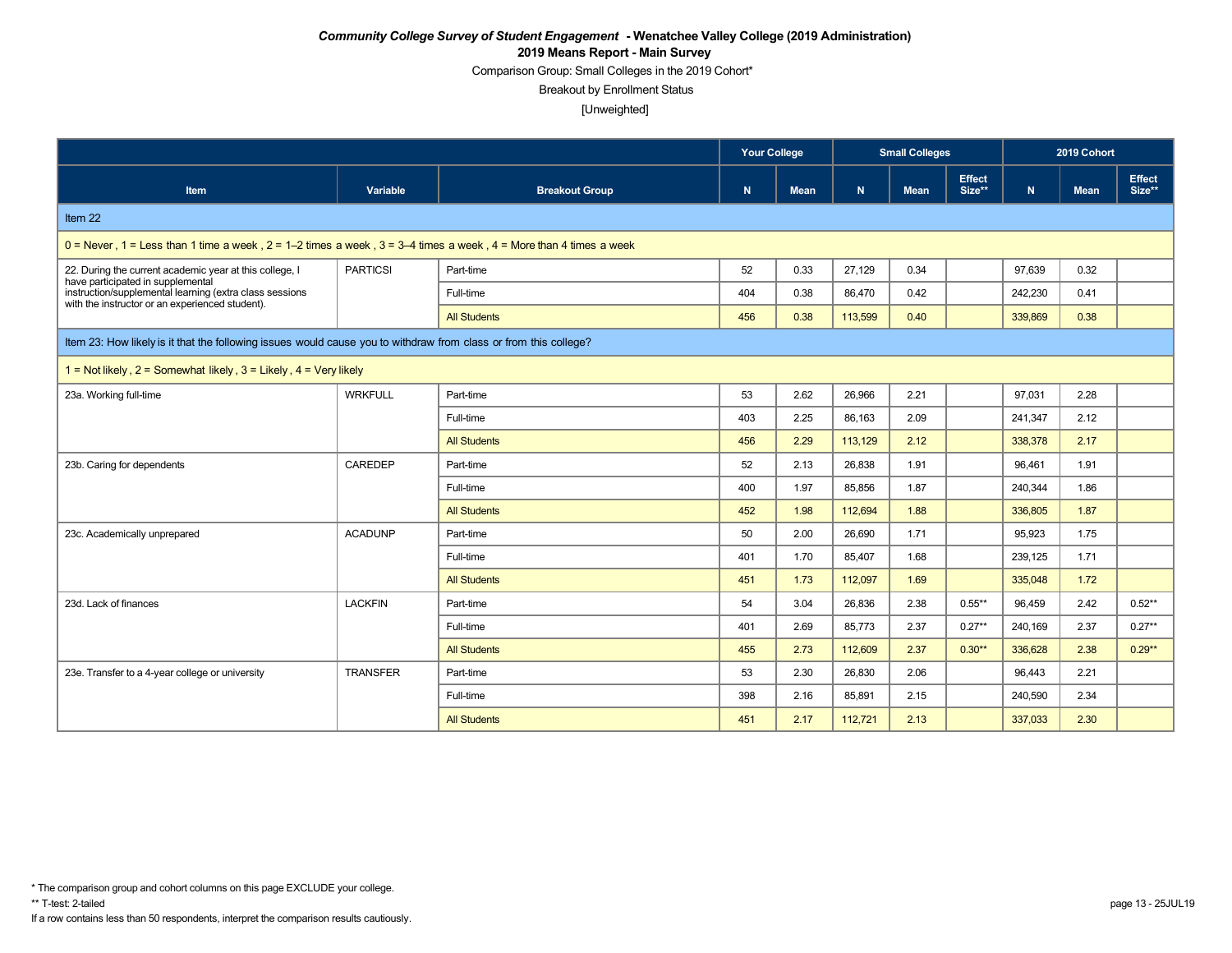Comparison Group: Small Colleges in the 2019 Cohort\*

Breakout by Enrollment Status

[Unweighted]

|                                                                                          |                 |                       | <b>Your College</b> |             | <b>Small Colleges</b> |             |                         | 2019 Cohort |             |                         |
|------------------------------------------------------------------------------------------|-----------------|-----------------------|---------------------|-------------|-----------------------|-------------|-------------------------|-------------|-------------|-------------------------|
| Item                                                                                     | Variable        | <b>Breakout Group</b> | ${\bf N}$           | <b>Mean</b> | N                     | <b>Mean</b> | <b>Effect</b><br>Size** | ${\bf N}$   | <b>Mean</b> | <b>Effect</b><br>Size** |
| Item 24                                                                                  |                 |                       |                     |             |                       |             |                         |             |             |                         |
| 1 = Not very, $2 =$ Somewhat, $3 =$ Quite a bit, $4 =$ Extremely                         |                 |                       |                     |             |                       |             |                         |             |             |                         |
| 24. How supportive are your friends of your attending<br>this college?                   | <b>FRNDSUPP</b> | Part-time             | 53                  | 3.26        | 27,089                | 3.30        |                         | 97,502      | 3.27        |                         |
|                                                                                          |                 | Full-time             | 403                 | 3.48        | 86,361                | 3.34        |                         | 242,026     | 3.32        |                         |
|                                                                                          |                 | <b>All Students</b>   | 456                 | 3.46        | 113,450               | 3.33        |                         | 339,528     | 3.31        |                         |
| Item 25                                                                                  |                 |                       |                     |             |                       |             |                         |             |             |                         |
| 1 = Not very, $2 =$ Somewhat, $3 =$ Quite a bit, $4 =$ Extremely                         |                 |                       |                     |             |                       |             |                         |             |             |                         |
| 25. How supportive is your immediate family of your                                      | <b>FAMSUPP</b>  | Part-time             | 53                  | 3.51        | 27,084                | 3.53        |                         | 97,527      | 3.51        |                         |
| attending this college?                                                                  |                 | Full-time             | 404                 | 3.70        | 86,398                | 3.59        |                         | 242,110     | 3.57        |                         |
|                                                                                          |                 | <b>All Students</b>   | 457                 | 3.67        | 113,482               | 3.57        |                         | 339,637     | 3.55        |                         |
| Item 29                                                                                  |                 |                       |                     |             |                       |             |                         |             |             |                         |
| $1 = D$ or lower, $2 = C$ , $3 = B$ , $4 = A$                                            |                 |                       |                     |             |                       |             |                         |             |             |                         |
| 29. At this college, in what range is your overall college<br>grade point average (GPA)? | <b>COLGPA</b>   | Part-time             | 49                  | 2.82        | 25,325                | 3.05        |                         | 90,961      | 3.02        |                         |
|                                                                                          |                 | Full-time             | 397                 | 3.10        | 83,956                | 3.12        |                         | 234,435     | 3.11        |                         |
|                                                                                          |                 | <b>All Students</b>   | 446                 | 3.07        | 109,281               | 3.10        |                         | 325,396     | 3.08        |                         |
| Item 30                                                                                  |                 |                       |                     |             |                       |             |                         |             |             |                         |
| $1 = D$ or lower, $2 = C$ , $3 = B$ , $4 = A$                                            |                 |                       |                     |             |                       |             |                         |             |             |                         |
| 30. In what range was your overall high school grade<br>point average (GPA)?             | <b>HSGPA</b>    | Part-time             | 47                  | 2.87        | 24,350                | 2.96        |                         | 87,692      | 2.95        |                         |
|                                                                                          |                 | Full-time             | 370                 | 3.04        | 80,259                | 3.05        |                         | 224,831     | 3.04        |                         |
|                                                                                          |                 | <b>All Students</b>   | 417                 | 3.02        | 104,609               | 3.03        |                         | 312,523     | 3.02        |                         |
| Item 32: During the current academic term, how many classes are you taking               |                 |                       |                     |             |                       |             |                         |             |             |                         |
| $0 =$ None, $1 = 1$ , $2 = 2$ , $3 = 3$ , $4 = 4$ , $5 = 5$ or more                      |                 |                       |                     |             |                       |             |                         |             |             |                         |
| 32a. Face-to-face (a class in which all instruction is<br>face-to-face in a classroom)   | NUMCLF2F        | Part-time             | 54                  | 1.72        | 26,827                | 2.08        |                         | 96,672      | 2.13        |                         |
|                                                                                          |                 | Full-time             | 397                 | 2.72        | 85.596                | 3.39        | $-0.51**$               | 239.951     | 3.44        | $-0.59**$               |
|                                                                                          |                 | <b>All Students</b>   | 451                 | 2.60        | 112,423               | 3.08        | $-0.34**$               | 336,623     | 3.07        | $-0.35**$               |

\* The comparison group and cohort columns on this page EXCLUDE your college.